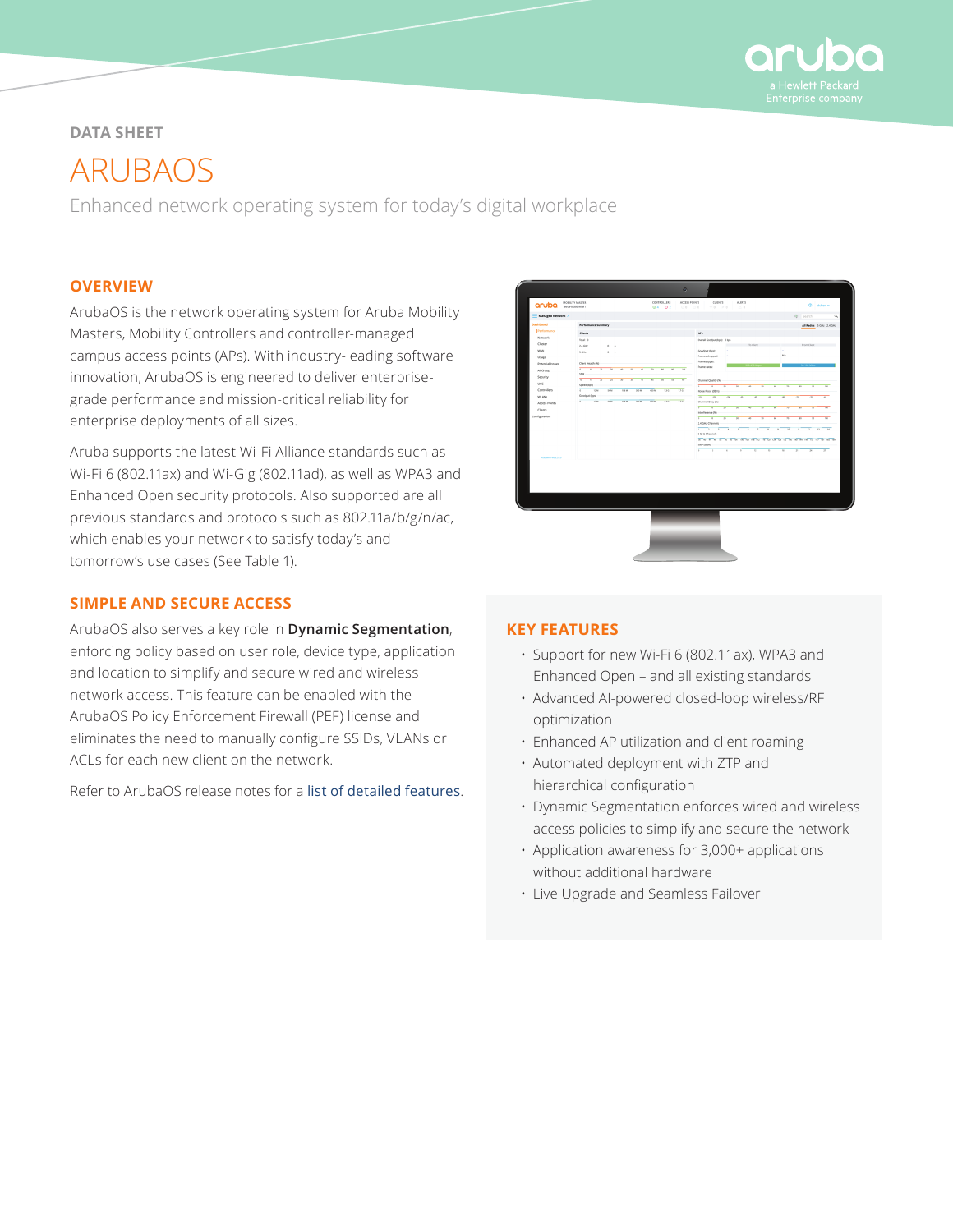| <b>Enterprise security framework</b> |                                                                                                                                                                                                                                                                                                                                                                                                                                                                                 |  |
|--------------------------------------|---------------------------------------------------------------------------------------------------------------------------------------------------------------------------------------------------------------------------------------------------------------------------------------------------------------------------------------------------------------------------------------------------------------------------------------------------------------------------------|--|
| Authentication types                 | · IEEE 802.1X (EAP, LEAP, PEAP, EAP-TLS, EAP-TTLS, EAP-FAST, EAP-SIM, EAP-POTP,<br>EAP-GTC, EAP-TLV, EAP-AKA, EAP-Experimental, EAP-MD5)<br>· RFC 2548 Microsoft vendor-specific RADIUS attributes<br>· RFC 2716 PPP EAP-TLS<br>· RFC 2865 RADIUS authentication<br>· RFC 3579 RADIUS support for EAP<br>· RFC 3580 IEEE 802.1X RADIUS guidelines<br>· RFC 3748 extensible authentication protocol<br>• MAC address authentication<br>• Web-based captive portal authentication |  |
| Authentication servers               | · Internal database<br>· LDAP/SSL secure LDAP<br>· RADIUS<br>$\cdot$ TACACS+<br>· Tested authentication server interoperability:<br>- Microsoft Active Directory (AD)<br>- Microsoft IAS and NPS RADIUS servers<br>- Cisco ACS, ISE servers<br>- Juniper Steel Belted RADIUS, Unified Access servers<br>- RSA ACE/Server<br>- Infoblox<br>- Interlink RADIUS Server<br>- FreeRADIUS                                                                                             |  |
| Encryption protocols                 | • CCMP/AES<br>$\cdot$ WEP 64- and 128-bit<br>$\cdot$ TKIP<br>$\cdot$ SSL and TLS:<br>$-$ RC4 128-bit<br>- RSA 1024-bit<br>- RSA 2048-bit<br>• L2TP/IPsec (RFC 3193)<br>· XAUTH/IPsec<br>• PPTP (RFC 2637)                                                                                                                                                                                                                                                                       |  |
| Programmable encryption engine       | Permits future encryption standards to be supported through software updates                                                                                                                                                                                                                                                                                                                                                                                                    |  |
| Web-based captive portal (SSL)       | Allows flexibility in authentication methods                                                                                                                                                                                                                                                                                                                                                                                                                                    |  |
| Integrated guest access management   | Provides secure guest access options                                                                                                                                                                                                                                                                                                                                                                                                                                            |  |
| Site-to-site VPN                     | IPsec tunnel is established between Mobility Controller and IPsec devices. Authentication<br>support for X.509 PKI, IKEv2, IKE PSK, IKE aggressive mode.                                                                                                                                                                                                                                                                                                                        |  |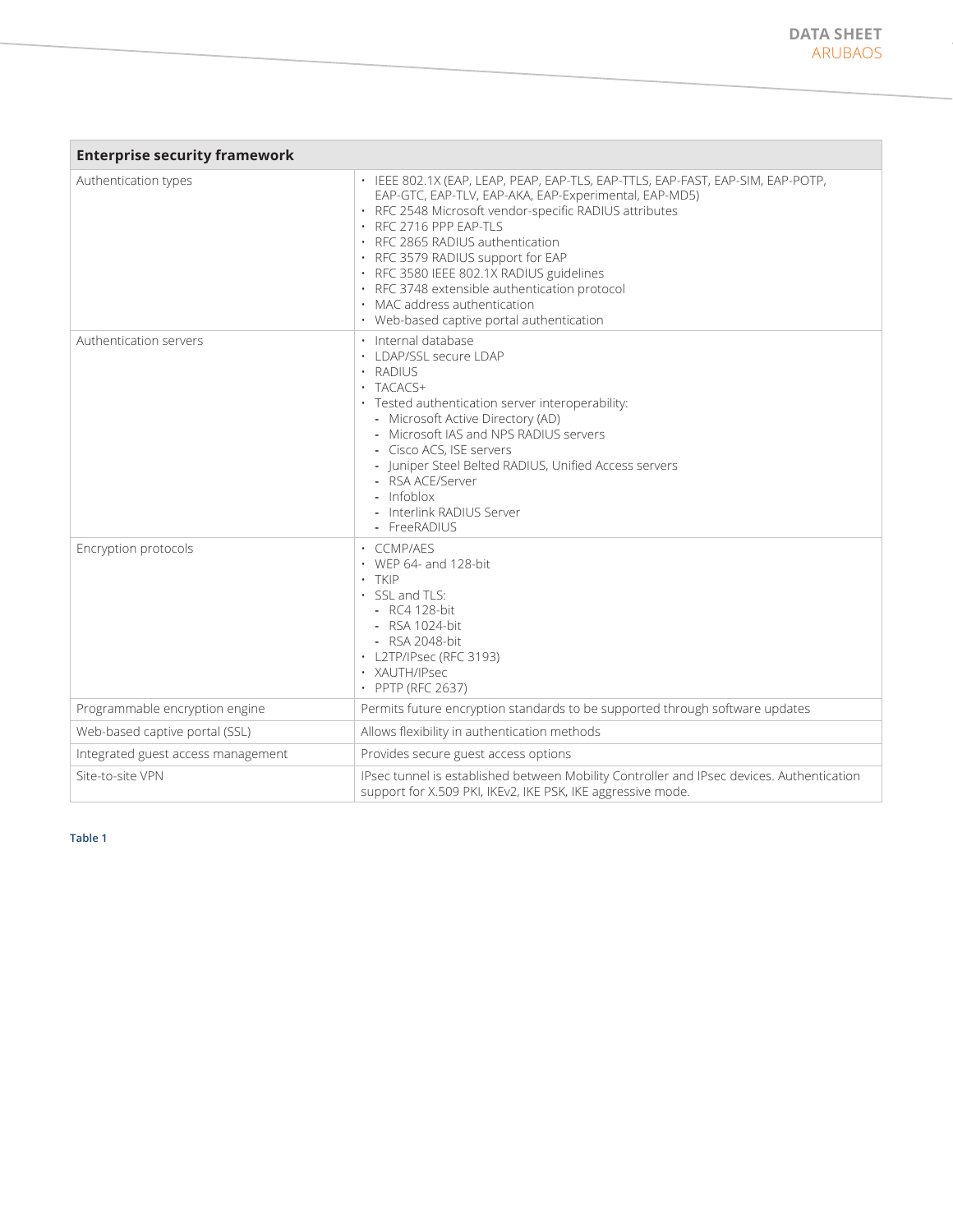# **24/7 MISSION-CRITICAL NETWORKING**

With the growth in cloud-based applications, services, IoT and mobile devices, end-users expect network resources to be available wherever and whenever they connect. Likewise, enterprise networks must extend beyond traditional security perimeters while delivering a seamless user experience. With the latest version of ArubaOS, controller clustering boosts network performance and ultimately helps organizations improve productivity by upwards of hundreds or even thousands of hours every year.

Controller clustering allows up to 12 Mobility Controllers to act as a single virtual instance managed by a Mobility Master – improving reliability in the rare case that a network device goes offline. User session information is shared to ensure no interruption to active voice calls, video streams,

data transfers and client roaming. Live and in-service upgrades also help to eliminate or reduce maintenance windows as well as scale performance for the largest and most-demanding wireless LANs. Mobility Controllers in standalone, campus, or branch mode can also be deployed in 1:1 or 1:N VRRP-based redundant configurations. (See Table 2 and 3)

Management, configuration and troubleshooting are provided through a browser-based GUI (See Figure 1 and Table 4) or through CLI – familiar for any network manager. The Mobility Master can centrally configure and manage Mobility Controllers and APs in a large campus or distributed branch environments, and provide intuitive task-based wizards to ease configuration.

| <b>High Availability Deployment Modes</b> |                                                                                                                                                                                                                                                                    |  |  |
|-------------------------------------------|--------------------------------------------------------------------------------------------------------------------------------------------------------------------------------------------------------------------------------------------------------------------|--|--|
| Active/Active (1:1)                       | Each Mobility Controller typically serves 50% of its rated capacity. The first acts as a standby<br>for APs served by second controller and vice-versa. If a controller fails, its APs failover to the<br>other controller, ensuring high-availability to all APs. |  |  |
| Active/Standby (1+1)                      | One Mobility Controller terminates all the APs, while the other controller acts as a standby.<br>If the primary controller goes down, APs move to standby controller.                                                                                              |  |  |
| $N+1$                                     | Multiple active Mobility Controllers are backed-up by single standby controller.                                                                                                                                                                                   |  |  |

#### **Table 2**

| <b>Feature</b>                                                                                          | <b>Benefit</b>                                                                         |
|---------------------------------------------------------------------------------------------------------|----------------------------------------------------------------------------------------|
| AP establish simultaneous communication<br>channel with both active and standby<br>Mobility Controller. | Instantaneous failover to redundant Mobility Controller when first fails.              |
| During a failover, the APs do not turn their<br>radios off and on.                                      | SSID always available.                                                                 |
| The solution works across Layer 3 networks                                                              | No special topologies needed.                                                          |
| Client state sync                                                                                       | Credentials are cached, eliminating need to reauthenticate and overload RADIUS server. |
| N+1 oversubscription                                                                                    | Simplifies configuration and reduces number of Mobility Controllers needed.            |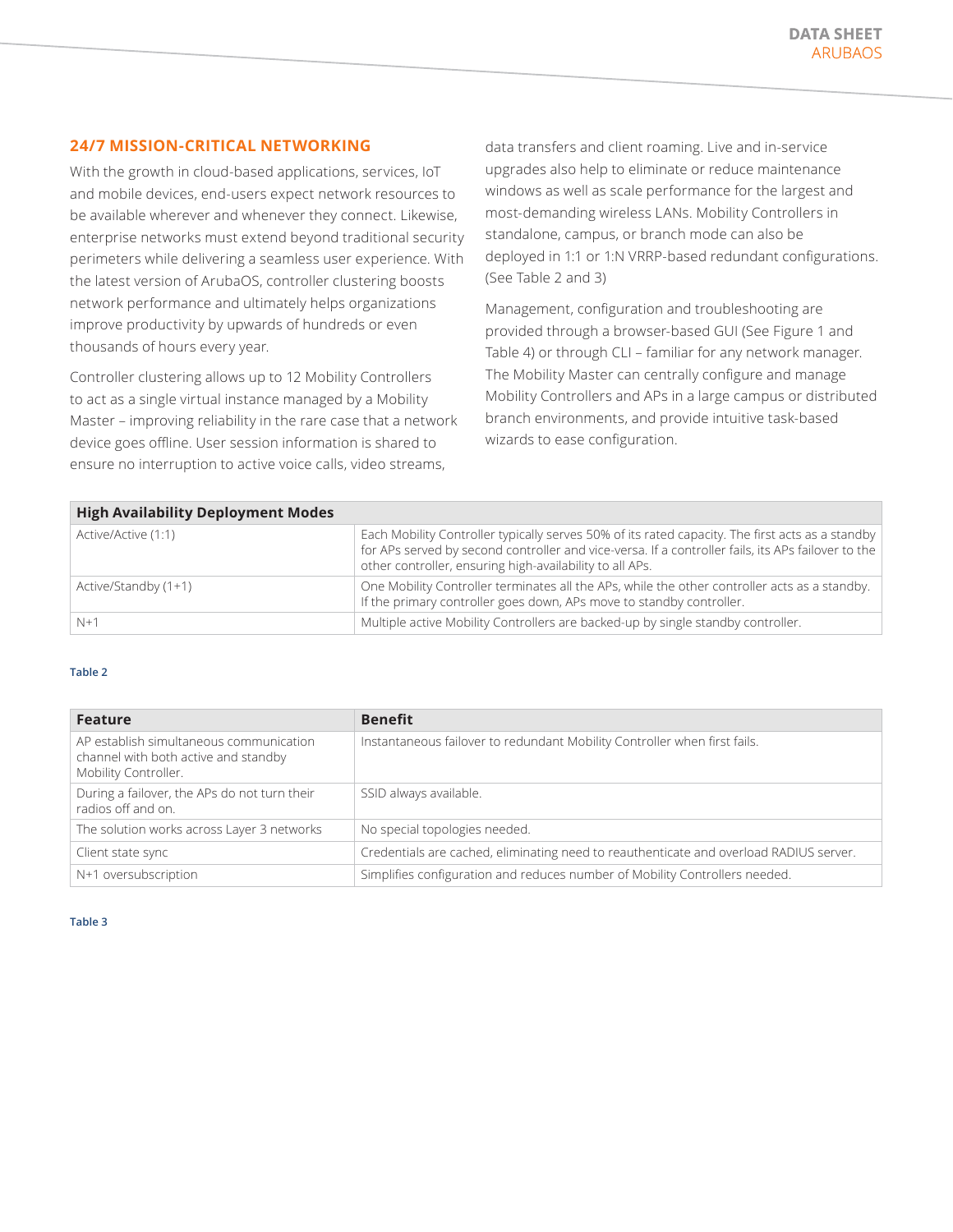| <b>MOBILITY MASTER</b><br>aruba<br>Beta-8200-MM1                     |                                                          | CONTROLLERS<br><b>ACCESS POINTS</b><br><b>CLIENTS</b><br>O <sub>2</sub><br>$\odot$ 4<br>00<br>00<br>70.                                                                                                   | <b>ALERTS</b><br>0.0<br>$= 0$                                                                                                                                                                                                                                                                                                                                                     | $\circ$<br>dchen ~                                                                                   |
|----------------------------------------------------------------------|----------------------------------------------------------|-----------------------------------------------------------------------------------------------------------------------------------------------------------------------------------------------------------|-----------------------------------------------------------------------------------------------------------------------------------------------------------------------------------------------------------------------------------------------------------------------------------------------------------------------------------------------------------------------------------|------------------------------------------------------------------------------------------------------|
| ← Managed Network > SEEL >                                           |                                                          |                                                                                                                                                                                                           |                                                                                                                                                                                                                                                                                                                                                                                   | $\alpha$<br>& Search                                                                                 |
| $e_k$<br>$\alpha$<br>Mobility Master                                 | <b>Dashboard</b><br>Performance                          | <b>Performance Summary</b>                                                                                                                                                                                |                                                                                                                                                                                                                                                                                                                                                                                   | All Radios 5 GHz 2.4 GHz                                                                             |
| CD Beta-8200-MM2<br>CD Beta-8200-MM1<br>Managed Network (6)          | Network<br><b>WAN</b>                                    | <b>Clients</b><br>Total: 0<br>2.4 GHz<br>$0 -$                                                                                                                                                            | <b>APs</b><br>Overall Goodput (bps): 0 bps<br>To Client                                                                                                                                                                                                                                                                                                                           | From Client<br>i an                                                                                  |
| <b>ED SEEL (6)</b><br>$\ominus$ AMS (2)<br>CD SC-VMC-01              | Usage<br>Potential Issues<br>AirGroup<br>UCC             | 5 GHz<br>$\circ$<br>$\sim$<br>Client Health (%)<br>10<br>20<br>60<br>70<br>80<br>90<br>$\overline{a}$<br>30 <sub>2</sub><br>40<br>50<br>100                                                               | Goodput (bps):<br>Frames dropped:<br>Frames types:<br>300-450 Mbps<br>Frame rates:                                                                                                                                                                                                                                                                                                | N/A<br><b>54-108 Mbps</b>                                                                            |
| CD SC-VMC-02<br><b>E</b> APJ (2)<br>CD SG-VMC-01<br>CD SG-VMC-02     | Controllers<br><b>WLANs</b><br><b>Access Points</b>      | SNR<br>$\overline{10}$<br>$45 -$<br>50<br>55<br>$15 -$<br>20<br>25<br>40<br>$40 -$<br>30<br>$35 -$<br>Speed (bps)<br>54 M<br>1.76<br>12 <sub>M</sub><br>1.3 0<br>108 M<br>300 M<br>450 M<br>Goodput (bps) | Channel Quality (%)<br>ᡒ<br>10<br>20<br>50<br>30<br>40<br>60<br>Noise Floor (dBm)<br>$.110 -$<br>$-105$<br>$-100$<br>$-95$<br>$-90$<br>$-85$                                                                                                                                                                                                                                      | 100<br>70<br>80<br>90<br>$-75$<br>$-80$<br>$.70 -$<br>45                                             |
| Clients<br>EMEA (2)<br>Configuration<br>CD NL-VMC-01<br>ED NL-VMC-02 | S4 M<br>1.76<br>12 M<br>108.M<br>450 M<br>1.3 G<br>SOO M | Channel Busy (%)<br>ᡒ<br>10<br>30 <sub>2</sub><br>50<br>10<br>40<br>60<br>Interference (%)                                                                                                                | 80<br>100<br>70<br>90                                                                                                                                                                                                                                                                                                                                                             |                                                                                                      |
|                                                                      | ArubaMMA/UL8.2.0.0                                       |                                                                                                                                                                                                           | ᡒ<br>10<br>20<br>30 <sub>1</sub><br>40<br>50<br>60<br>2.4 GHz Channels<br>$\overline{1}$<br>÷<br>T<br>$\overline{f}$<br>$\overline{6}$<br>$\overline{\phantom{a}}$<br>$\overline{a}$<br>$\sim$<br>5 GHz Channels<br>35 40 44 48 52 56 60 64 100 104 108 112 116 120 124 128 132 135 140 144 149 153 157 161 165 169<br>EIRP (dBm)<br>$\overline{6}$<br>12<br>15<br>$\overline{N}$ | 80<br>100<br>70<br>$80 -$<br>$13 -$<br>11<br>$\overline{12}$<br>14<br>10<br>34<br>$27 -$<br>21<br>18 |

#### **Figure 1: ArubaOS 8 user interface**

| Wi-Fi Network Management and Configuration        |                                                                                                           |  |
|---------------------------------------------------|-----------------------------------------------------------------------------------------------------------|--|
| Web-based configuration                           | Allows any administrator with a standard web browser to manage the system.                                |  |
| Command line                                      | Console and SSH                                                                                           |  |
| Syslog                                            | Supports multiple servers, multiple levels, and multiple facilities                                       |  |
| SNMP v2c                                          | Yes                                                                                                       |  |
| SNMP <sub>v3</sub>                                | Enhances standard SNMP with cryptographic security.                                                       |  |
| Centralized configuration of Mobility Controllers | A designated master Mobility Controller can configure and manage several downstream<br>local controllers. |  |
| <b>VRRP</b>                                       | Supports high availability between multiple Mobility Controllers.                                         |  |
| Redundant data center support                     | Yes – access devices can be configured with IP addresses for backup controllers.                          |  |
| OSPE                                              | Yes - stub mode support for learning default route or injecting local routes into an<br>upstream router.  |  |
| Rapid spanning tree protocol                      | Yes - provides fast Layer 2 convergence.                                                                  |  |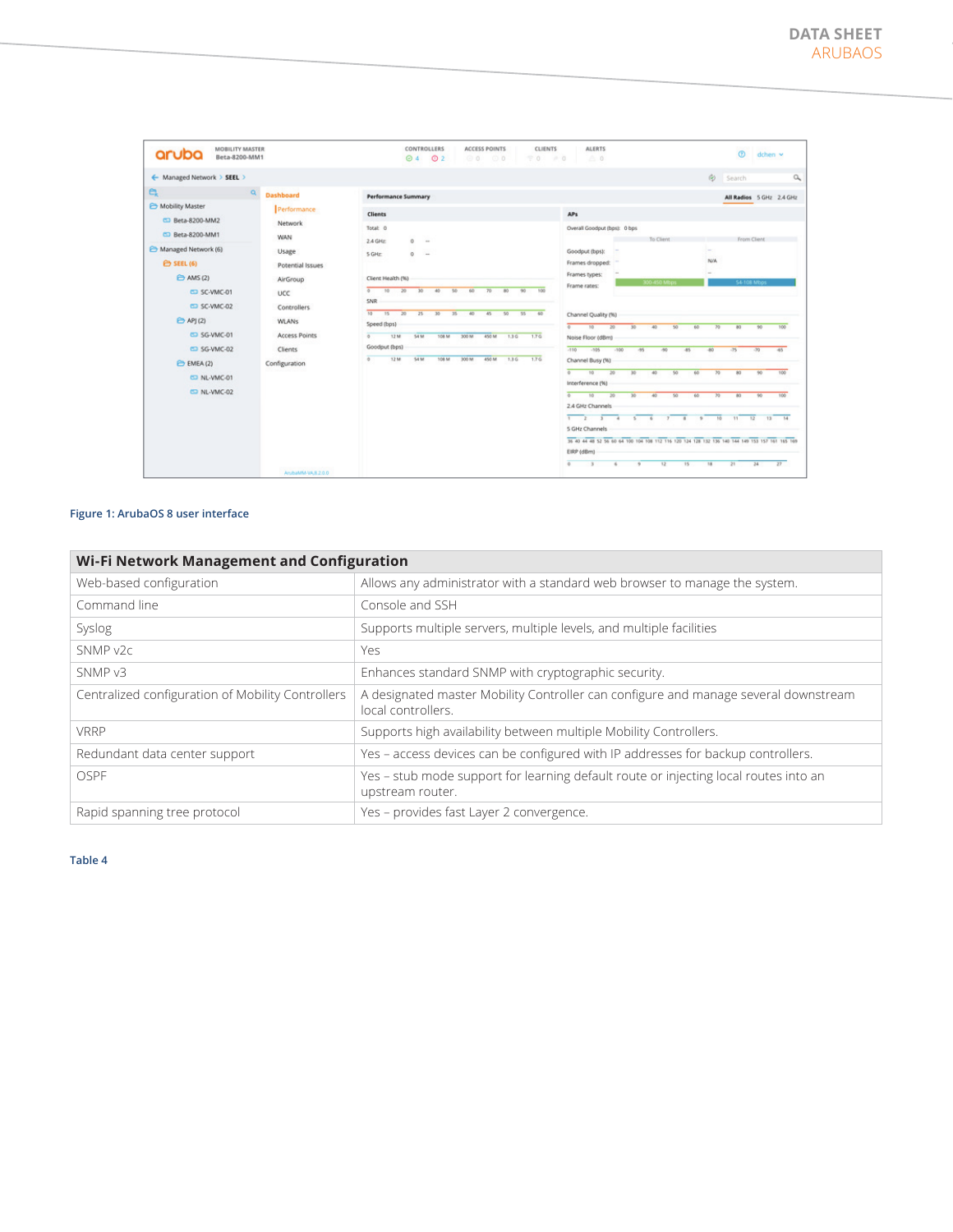## **PERFORMANCE**

#### **Adaptive Radio Management (ARM)**

ARM maximizes an AP's Wi-Fi stability and predictability by dynamically choosing the best 802.11 channel and transmit power. This capability helps ensure optimal performance for all clients and applications, especially in environments with a large number of mobile users and performance-stringent applications that can cause network contention and interference. (See Table 5)

## **ClientMatch**

A patented RF optimization technology, [ClientMatch](https://www.arubanetworks.com/pdf/solutions/TB_ClientMatch.pdf) is a feature of ARM that boosts Wi-Fi client performance by alleviating sticky client issues. Client devices associate with the best-performing AP and can also be grouped based on its supported Wi-Fi standards (e.g. downlink or uplink MU-MIMO) to improve system capacity. This is ideal for environments with complex roaming requirements.

## **Centralized tunneling**

To improve AP utilization (e.g. memory, processing and bandwidth) for networks with complex Layer 2 and Layer 3 requirements, AP licenses enable individual APs to forward all traffic, policy, management and control decisions to a controller. ArubaOS 8 and later releases also allow Aruba access switches to mimic the role of an AP (e.g. wired AP) – switch configuration and management is delivered through Aruba AirWave. (See Table 6)

| <b>Adaptive Radio Management Benefits</b> |                                                                                                                                                                                  |  |
|-------------------------------------------|----------------------------------------------------------------------------------------------------------------------------------------------------------------------------------|--|
| Adaptive Radio Management (ARM)           | Automatically manages all RF parameters to achieve maximum performance.                                                                                                          |  |
| 802.11ac VHT20, VHT40 and VHT80 support   | Manages spectrum for all 802.11ac networks.                                                                                                                                      |  |
| 802.11n HT20 and HT40 support             | Manages spectrum for all 802.11n networks.                                                                                                                                       |  |
| Client band steering                      | Keeps dual-band clients on optimal RF band.                                                                                                                                      |  |
| Self-healing around failed APs            | Automatically adjusts power levels to compensate for failed APs.                                                                                                                 |  |
| Airtime fairness                          | Manages client access to the air resources. Can be configured to provide fair access or to<br>deliver preferred access to clients that connect using the latest 802.11 standard. |  |
| RF spectrum load-balancing                | Evenly distributes clients across available channels.                                                                                                                            |  |
| Single-channel coordinated access         | Ensures optimal performance even with nearby APs on the same channel.                                                                                                            |  |
| RF planning                               | Automatic predeployment modeling, planning and placement of APs and RF monitors<br>based on capacity, coverage and security requirements.                                        |  |
| Coverage hole and interference detection  | Detects clients that cannot associate due to coverage gaps.                                                                                                                      |  |
| Timer-based AP access control             | Shuts off APs outside of defined operating hours.                                                                                                                                |  |
| Remote wireless packet capture            | Remotely captures raw 802.11 frames and streams to protocol analyzer.                                                                                                            |  |
| Plug-ins for third-party analysis tools   | Wireshark, OmniPeek, AirMagnet.                                                                                                                                                  |  |
| Rogue AP detection and containment        | Detects unauthorized APs and automatically shuts them down.                                                                                                                      |  |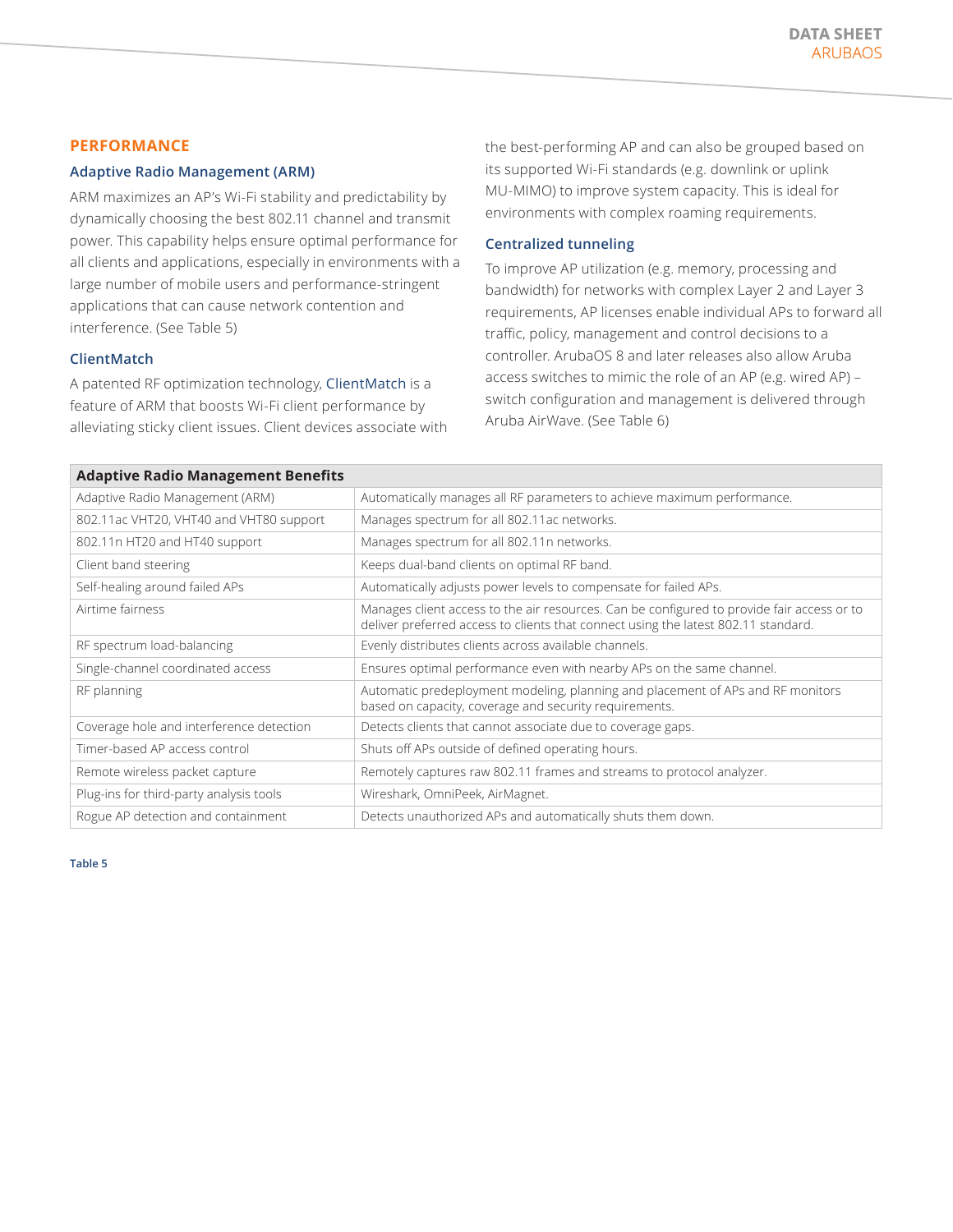| <b>Unified Access framework</b>    |                                                                                                                                                                                                                                               |  |
|------------------------------------|-----------------------------------------------------------------------------------------------------------------------------------------------------------------------------------------------------------------------------------------------|--|
| User connectivity method           | · Secure enterprise-grade Wi-Fi<br>• Wired Ethernet<br>$\cdot$ VPN remote access                                                                                                                                                              |  |
| AP connection method               | • Private or public IP cloud<br>- Fthernet<br>- Wireless WAN (EVDO, HSDPA)<br>$\cdot$ Wi-Fi mesh (point-to-point and point-to-multipoint)                                                                                                     |  |
| Traffic forwarding                 | • Centralized - All user traffic flows to a Mobility Controller<br>· Policy-routed - User traffic is selectively forwarded to a Mobility Controller or bridged locally,<br>depending on the traffic type and policy                           |  |
| Wi-Fi encryption                   | • Centralized – Traffic is encrypted between devices and the Mobility Controller<br>Distributed - Traffic is encrypted between the device and AP<br>Open - No encryption                                                                      |  |
| Integration with existing networks | • Layer 2 and Layer 3 integration - Mobility Controllers can switch or route traffic on a per-VLAN basis<br>Rapid Spanning Tree - Enables fast Layer 2 convergence<br>$\bullet$<br>OSPF – Simple integration with existing routing topologies |  |

#### **Context-aware controls**

Support for 802.11e and Wi-Fi Multimedia (WMM) ensures wireless QoS for delay-sensitive applications with mapping between WMM tags and internal hardware queues. Mobility Controllers enable mapping of 802.1p and IP DiffServ tags to hardware queues for wired-side QoS and can be instructed to apply certain 802.1p and IP DiffServ tags to different

applications on demand. ArubaOS also includes device fingerprinting, which allows network managers to assign policies based on device type and firmware (e.g. iPhone, Android, etc). This allows the network to regulate which devices are provided access to the network and how these devices can be used. (See Table 7)

| <b>Context Aware Control Network</b>                     |     |  |
|----------------------------------------------------------|-----|--|
| <b>T-SPEC/TCLAS</b>                                      | Yes |  |
| <b>WMM</b>                                               | Yes |  |
| WMM priority mapping                                     | Yes |  |
| U-APSD (Unscheduled Automatic Power-Save Delivery)   Yes |     |  |
| IGMP snooping for efficient multicast delivery           | Yes |  |
| Application and device fingerprinting                    | Yes |  |

#### **Table 7**

## **Seamless Layer 2 and Layer 3 roaming**

ArubaOS includes proxy mobile IP/DHCP functions to provide seamless connectivity as users move between floors, buildings or across the entire network – even while using video and voice applications. Roaming handoff times of just 2-3 milliseconds, without reauthentication, changes to IP addresses or loss of firewall state. When ArubaOS runs on Mobility Master, roaming is enabled through Controller Clustering. (See Table 8)

## **VLAN pooling**

Instead of configuring VLANs on every network edge switch, something in ArubaOS centralized in Mobility Controllers and tunneled to APs. Major advantages include reduced network configuration complexity and max spanning tree diameter. User membership of VLANs is load-balanced to maintain optimal network performance as large groups of users move about the network.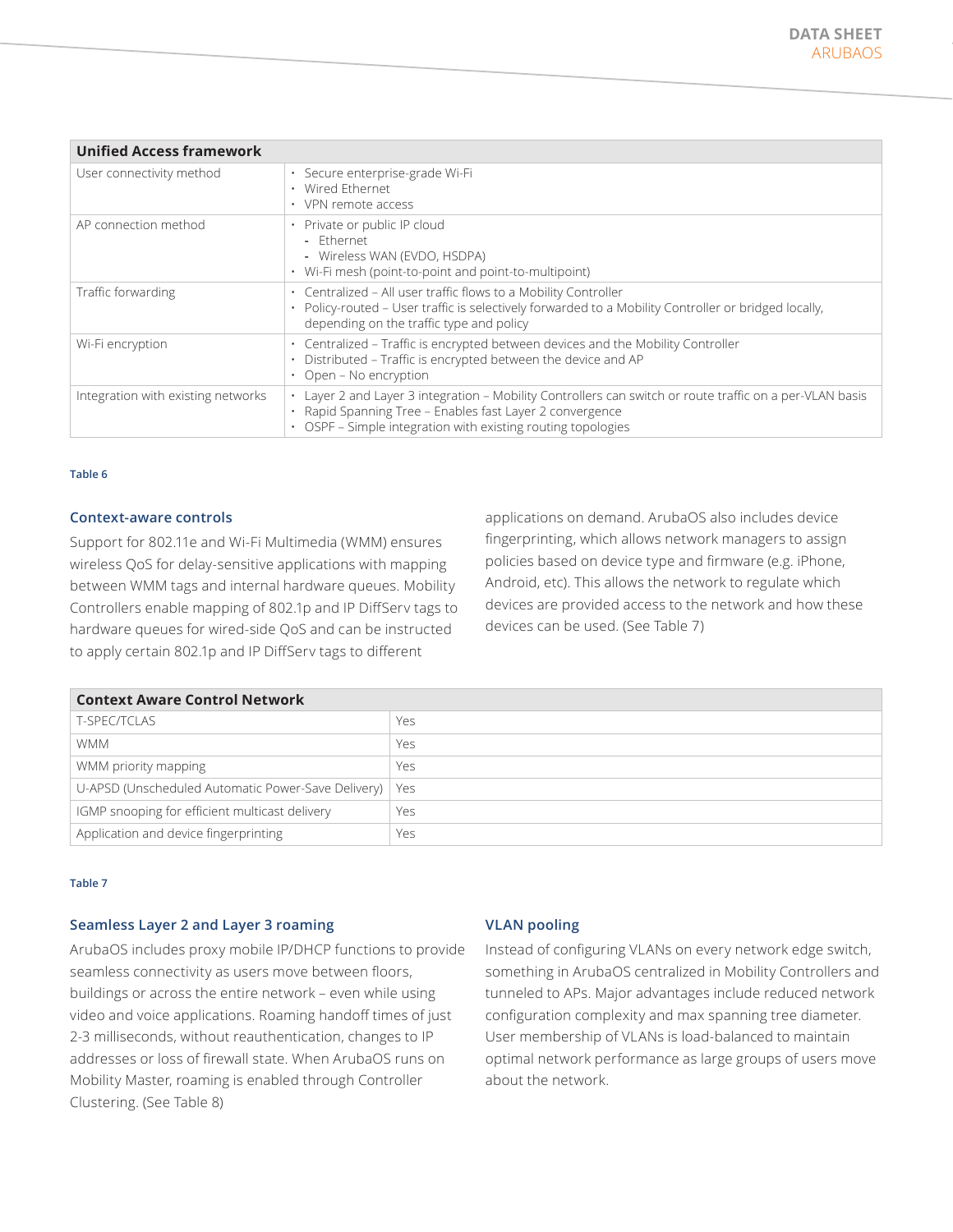## **SECURITY**

#### **Dynamic Segmentation**

For each wireless client, wired port or user on a wired port, traffic can be forwarded to a Mobility Controller or Gateway and then securely segmented based on User Firewalls. Port-based tunneling (PBT) can be used to forward all traffic from a wired port, while user-based tunneling (UBT) can forward role-specific traffic - completely eliminating the need for network administrators to locally configure ACLs, VLANs and subnets.

### **Policy Enforcement Firewall (PEF)**

As a key component of Dynamic Segmentation, PEF is an ArubaOS license that enables user firewalls and application visibility. It delivers full policy enforcement based on user

role, application, device and location awareness over WLAN, LAN and remote VPN connections for Remote APs, Instant APs and VIA VPN client services.

Policies can be manually created within ArubaOS, or centrally managed by Aruba ClearPass Policy Manager and applied to multiple networks simultaneously.

#### **Application visibility and control**

Application visibility is a feature within PEF that provides extensive visibility and control into over 3,000 apps using Deep Packet Inspection (DPI) for classification. Optimizing and limiting traffic per application is simple, and intuitive via an easy-to-use dashboard. Unrecognized applications and categories can also be defined through application customization\*. (See Figure 2 and Table 9)

| <b>Seamless roaming features</b> |  |
|----------------------------------|--|
|                                  |  |

| Seamless Foaming reatures        |                                                                                              |  |
|----------------------------------|----------------------------------------------------------------------------------------------|--|
| Fast roaming                     | 2-3 msec intra-controller<br>10-15 msec inter-controller                                     |  |
| Roaming across subnets and VLANs | Sessions do not drop as clients roam on the network                                          |  |
| Proxy mobile IP                  | Automatically establishes home agent/foreign agent relationship between Mobility Controllers |  |
| Proxy DHCP                       | Prevents clients from changing IP address when roaming                                       |  |
| VLAN pooling                     | Automatically load balances clients across multiple VLANs                                    |  |



**Figure 2: Application traffic analysis dashboard**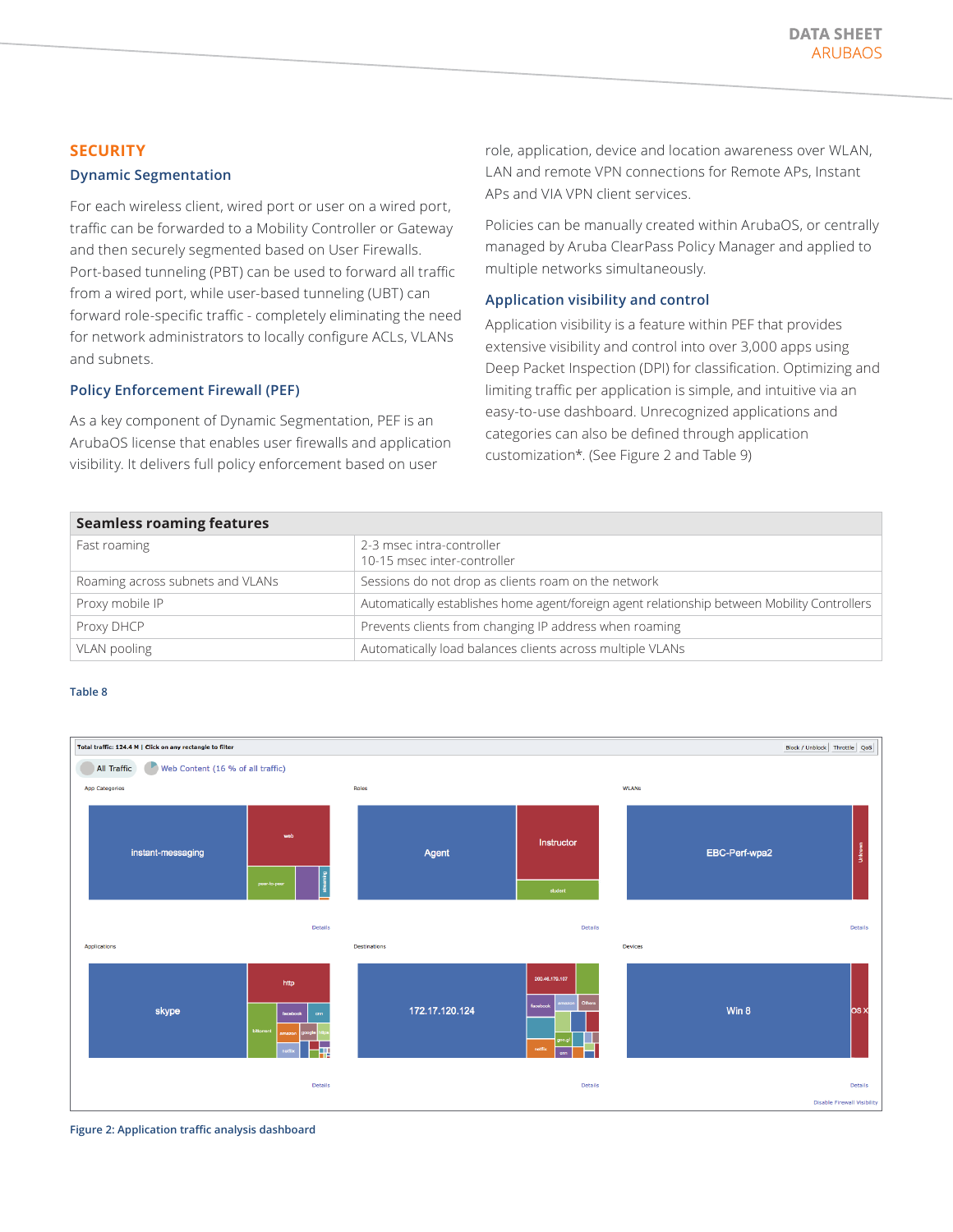| Policy Enforcement Firewall with user and application visibility |                                                                                                                                |  |
|------------------------------------------------------------------|--------------------------------------------------------------------------------------------------------------------------------|--|
| <b>Feature</b>                                                   | <b>Benefit</b>                                                                                                                 |  |
| Global or role-based policies                                    | Simplicity to control all user traffic with a single command, flexibility to control exactly which<br>users can run what apps. |  |
| Over 3,000 applications                                          | Highly granular visibility and control.                                                                                        |  |
| 21+ application categories                                       | Simplify control over different types of traffic.                                                                              |  |
| Enforce quality-of-service (QoS) tags                            | Prioritize one application over another                                                                                        |  |
| Block unwanted applications                                      | Conserve bandwidth and stop unwanted activities.                                                                               |  |
| Rate limits for applications or<br>application categories        | Permit non-essential traffic while preventing it from overwhelming mission<br>critical applications.                           |  |

#### **Remote Access Point (RAP) capabilities**

With the same ArubaOS AP license, Aruba [RAPs](https://www.arubanetworks.com/products/networking/remote-access-points/) can be deployed in disparate locations such as small offices/home offices (SOHO) or temporary work sites. Each builds a hybrid IPSec/SSL VPN connection to a Mobility Controller, which takes on a dual-role as a VPN concentrator (VPNC) as well. (See Figure 3 and Table 10)

#### **Virtual Intranet Access (VIA) VPN support**

A [VIA add-on license](https://www.arubanetworks.com/assets/ds/DS_VIA.pdf) lets remote users securely connect to an Aruba network through a hybrid IPSec/SSL VPN client without the need for a dedicated VPNC in an enterprise DMZ. Users devices adhere to the same policies and service definitions used at headquarters or a branch. ArubaOS supports Windows, Mac, iOS, Android, and Linux, using split- or full-tunnel connections. (See Table 11)



**Figure 3: Aruba RAPs for secure mobile connectivity to micro-branch and small offices**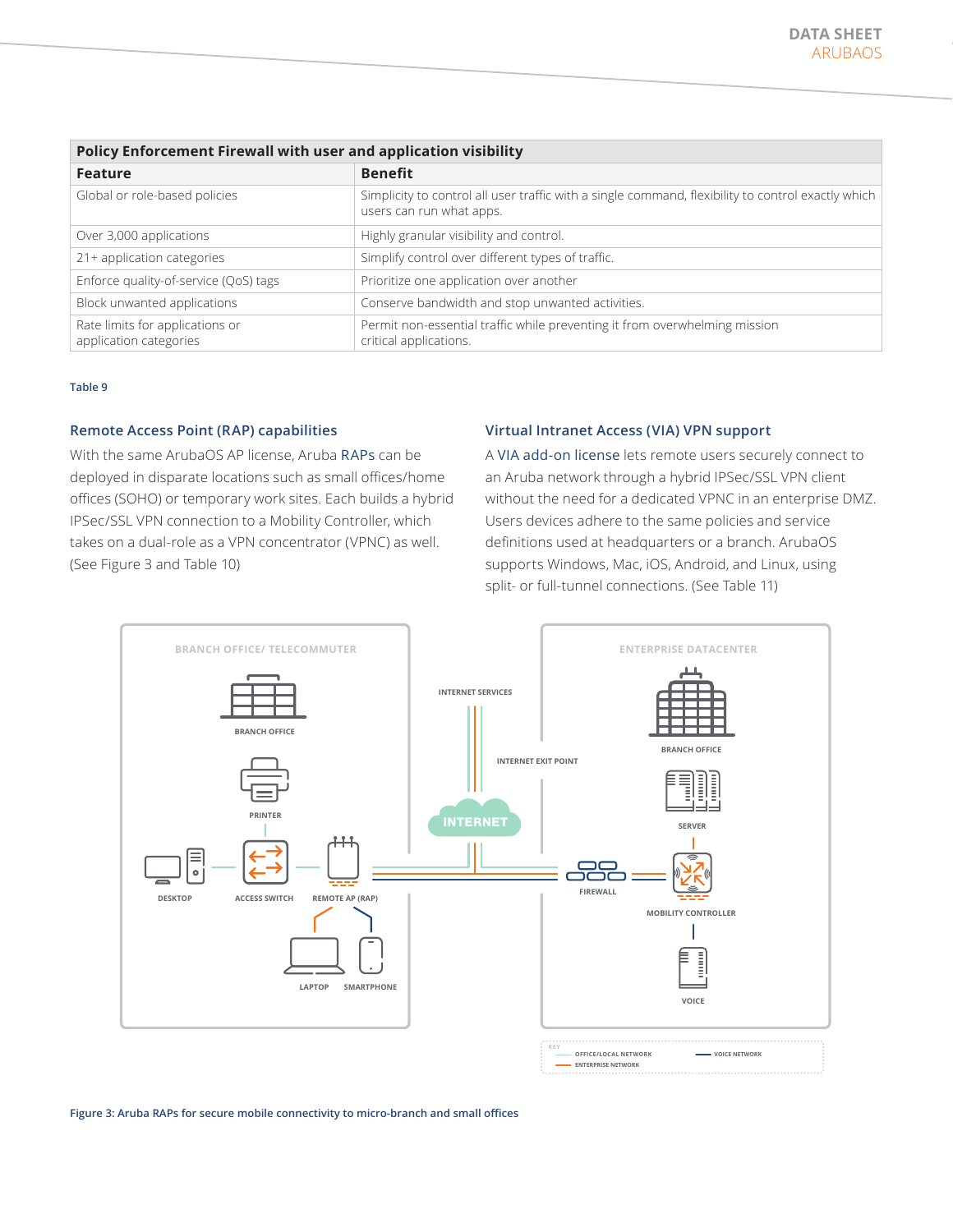| <b>Telecommuters with Remote Access Points</b>                                                                                                                                                                                                                                                                         |  |  |
|------------------------------------------------------------------------------------------------------------------------------------------------------------------------------------------------------------------------------------------------------------------------------------------------------------------------|--|--|
| Administrators can deploy RAPs without any preconfiguration. Simply ship it to the<br>end user.                                                                                                                                                                                                                        |  |  |
| Users connect to RAPs via wired Ethernet. Wi-Fi or both.                                                                                                                                                                                                                                                               |  |  |
| 802.1X, captive portal, MAC address authentication per-port and per-user.                                                                                                                                                                                                                                              |  |  |
| No local configuration is performed on APs - Configuration and management are done by<br>the Mobility Controller.                                                                                                                                                                                                      |  |  |
| RAPs support USB wireless WAN adapters (EV-DO, HSDPA) for primary or backup<br>Internet connectivity.                                                                                                                                                                                                                  |  |  |
| • Centralized - all user traffic flows to a Mobility Controller.<br>• Locally bridged - All user traffic bridged by access device to local LAN segment.<br>· Policy-routed - User traffic selectively forwarded to Mobility Controller or bridged locally,<br>depending on traffic type/policy (requires PEF license). |  |  |
| RAPs authenticate to Mobility Controllers using X.509 certificates and then establish secure<br>IPsec tunnels.                                                                                                                                                                                                         |  |  |
| Defines reserved bandwidth for loss-sensitive application protocols such as voice.                                                                                                                                                                                                                                     |  |  |
| In the event of a call to the help desk, local users can browse to a predefined URL to access<br>full RAP diagnostics.                                                                                                                                                                                                 |  |  |
| A RAP may also act as a mesh portal, providing wireless links to downstream APs.                                                                                                                                                                                                                                       |  |  |
| RAP-3, RAP-100 series, RAP-155, AP-105, AP-220 series, AP-130 series, AP-110 series,<br>AP-100 series, AP-90 series, AP-175 series                                                                                                                                                                                     |  |  |
| 64 kbps per SSID                                                                                                                                                                                                                                                                                                       |  |  |
| AES-CBC-256 (inside IPsec ESP)                                                                                                                                                                                                                                                                                         |  |  |
|                                                                                                                                                                                                                                                                                                                        |  |  |

| <b>Secure VPN Connectivity for Remote Access</b> |                                                                                                                                      |
|--------------------------------------------------|--------------------------------------------------------------------------------------------------------------------------------------|
| Tested client support                            | • Aruba VIA client on Windows, Mac OS, Android, iOS, Linux<br>. Cisco and Nortel VPN clients<br>OpenVPN, Apple/Windows native client |
| VPN protocols                                    | $\cdot$ L2TP/IPsec (RFC 3193)<br>· XAUTH/IPsec<br>• PPTP (RFC 2637)                                                                  |
| Authentication                                   | Username/password<br>$\cdot$ X.509 PKI<br>$\cdot$ RSA SecuriD<br>$\cdot$ Smart Card<br>Multi-factor                                  |

#### **Table 11**

# **Advanced Cryptography (ACR)**

Fully FIPS 140-2 validated and Common Criteria-certified, the [ACR add-on license](https://www.arubanetworks.com/assets/ds/DS_OS_ACR.pdf) provides Suite B cryptography which enables secure access to remote users who handle controlled unclassified, confidential and classified information.

## **Enhanced Wi-Fi authentication security**

The addition of WPA3 support brings stronger encryption and authentication methods, and Enhanced Open provides per user encryption on open networks. New MPSK feature enables simpler passkey management for WPA2 devices – should the Wi-Fi password on one device type needs to be changed; no key changes are needed for other types of devices on the network. (See Table 1) [Read the white paper](https://www.arubanetworks.com/assets/wp/WP_WPA3-Enhanced-Open.pdf).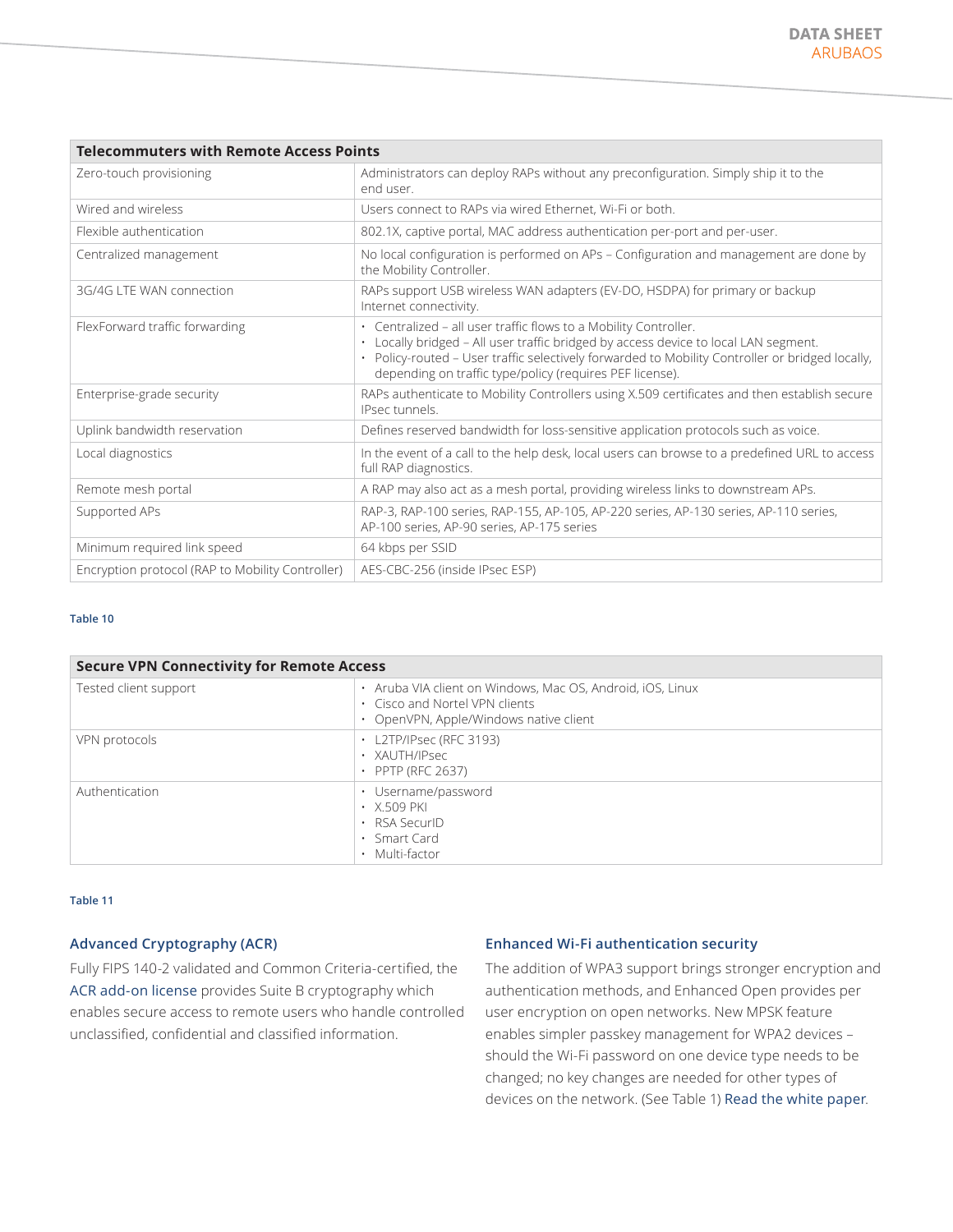## **Web classification (WebCC)**

With an optional subscription, ArubaOS provides a cloudbased web content classification, policy and reputation service for URL filtering, IP reputation and geolocation filtering – which can be used to block and rate-limit connections based on Aruba's identity-based controls. (See Figure 4 and Table 12)

# **WIPS/WIDS and rogue AP protection**

To protect against ad hoc networks, man-in-the-middle attacks, denial-of-service attacks and to distinguish between Wi-Fi and non-Wi-Fi sources, the ArubaOS [RFProtect](https://www.arubanetworks.com/assets/ds/DS_AOS_RFPROTECT.pdf) module provides integrated WIPS/WIDS/rogue AP containment and

classification without requiring a separate system of RF sensors and security appliances. Aruba's rogue AP classification algorithms accurately differentiate between rogue APs connected to the network versus nearby interfering APs.

# **Third-party integration**

REST-based APIs allow for integration with firewall providers such as Palo Alto Networks and Check Point Software to ensure end-to-end security. Policies can be pre-defined for specific types of traffic and forwarded to an on-premises security firewall for additional inspection.



#### **Figure 4: WebCC dashboard**

| <b>WebCC features</b>                     |                                                         |  |
|-------------------------------------------|---------------------------------------------------------|--|
| Categorize web traffic into 83 categories | Determine how network bandwidth is being used           |  |
| Block websites by category                | Enforce network acceptable use policies                 |  |
| QoS and bandwidth control by category     | Reduce network usage of recreational applications       |  |
| Block websites by reputation              | Reduce the opportunity for malware to enter the network |  |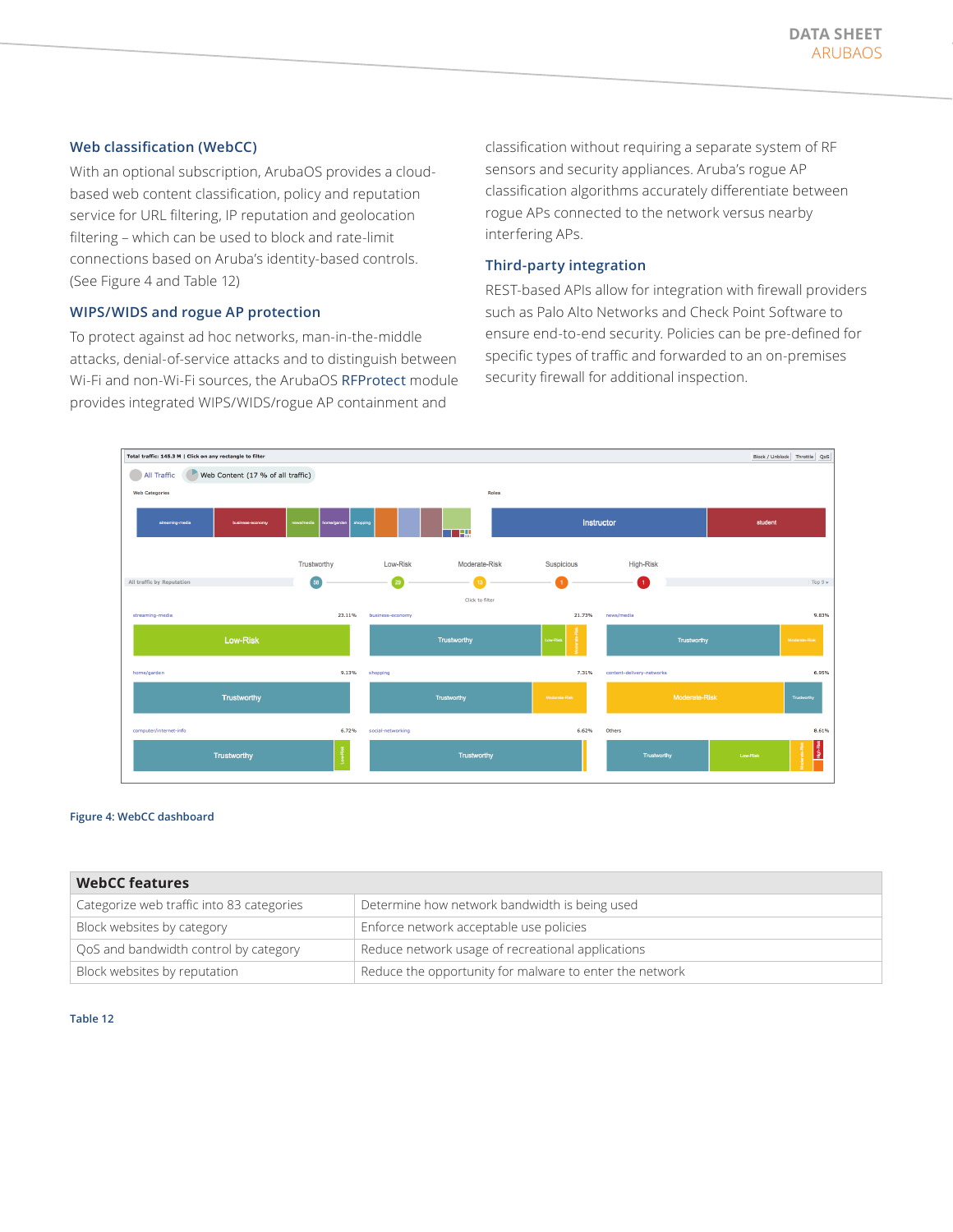# **UNIFIED COMMUNICATIONS & COLLABORATION (UCC)**

#### **Third-party integration**

ArubaOS provides QoS features for specific [Microsoft Skype](https://www.arubanetworks.com/solutions/microsoft-mobile-ucc/)  [for Business](https://www.arubanetworks.com/solutions/microsoft-mobile-ucc/)/Lync traffic, such as video, voice, messaging and file-sharing. With an integrated UCC dashboard, ArubaOS provides call quality metrics (latency, jitter, packet loss) for Microsoft Skype for Business/Lync, Alcatel Lucent New Office Environment (NOE), Microsoft Teams\*, Apple Facetime, Cisco Jabber, Cisco Spark, Cisco Skinny Call Control Protocol (SCCP), Spectralink Voice Priority (SVP), SIP, H.323, and Vocera. This provides network managers with enhanced application visibility, as well as key Wi-Fi troubleshooting capabilities. Aruba's application fingerprinting technology also enables ArubaOS to follow encrypted signaling protocols and postpone ARM scanning and ClientMatch roaming to optimize user experience during active call sessions. (See Figure 5)

# **Wi-Fi Calling support**

Wi-Fi Calling is used by carriers to offload cellular voice traffic on Wi-Fi networks to improve their reach inside buildings and areas of poor cellular coverage. ArubaOs treats Wi-Fi Calling as a UCC voice application and applies quality of service, blocks and throttles calls through an integrated UCC dashboard. Aruba also offers visibility on a per-user, per-device and a per-carrier basis.

### **WAN PERFORMANCE**

#### **Routing and metrics**

ArubaOS uses features such as Policy-based Routing, Dynamic Path Steering and compression to improve WAN health with intelligence that spans WLAN and WAN. An integrated dashboard also helps visualize key WAN metrics such as latency, jitter and packet loss across public and private uplinks. (Figure 6)



**Figure 5: UCC dashboard**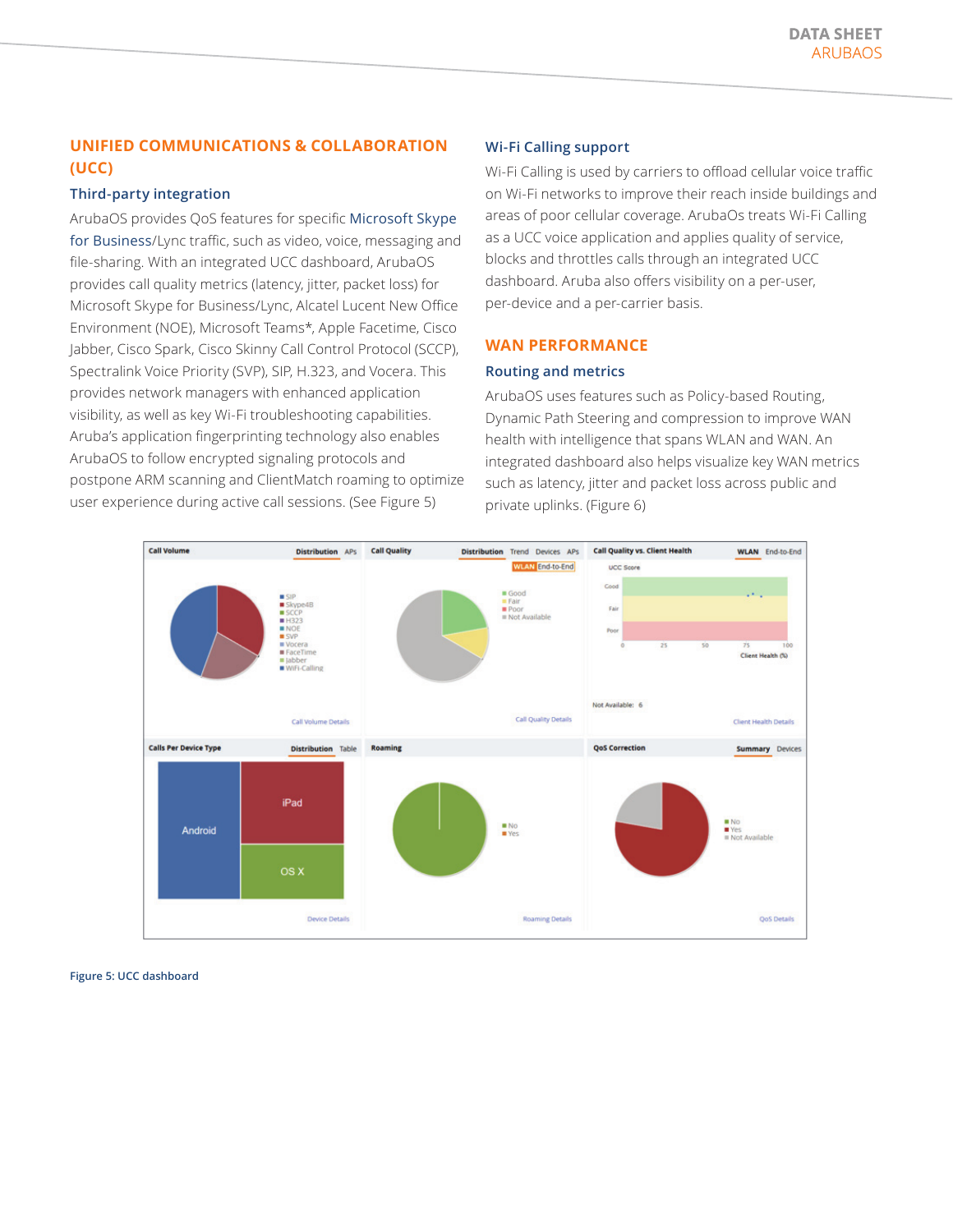

#### **Figure 6: WAN dashboard**

#### **OPERATIONS**

#### **Integrated captive portal**

For headless client devices or those without WPA, VPN or other security software, ArubaOS supports a web browser-based captive portal that provides secure web-based authentication. Captive portal authentication is encrypted using SSL, and can support both registered users with a login and password or guest users who supply only an email address. For advanced guest access needs, refer to Aruba ClearPass Guest.

### **MDNS and DLNA support (AirGroup)**

Built in software that makes it easy to use and provide access to Apple TVs, printers, Google Chromecasts, and other DNS-advertised devices across subnets. Simple configuration options ensure that these client devices can see each other, while advanced options limit access to certain devices based on physical location, time of day, role and self-provisioned sharing islands.

#### **Point-to-point and mesh capabilities**

ArubaOS supports a flexible, wire-free design for AP uplinks in the absence of fiber or cable runs. Most commonly deployed for point-to-point wireless backhaul, security camera use cases and for network access in on-premises locations, wireless mesh provides the same enterprise network services as standard wire-based design. Aruba uses an intelligent link management algorithm between each AP to automatically adjust and optimize traffic paths and links. Network managers can repurpose any Aruba indoor or outdoor AP, or utilize new 802.11ad technology for high-performance and extended range requirements. (See Figure 7 and Table 13)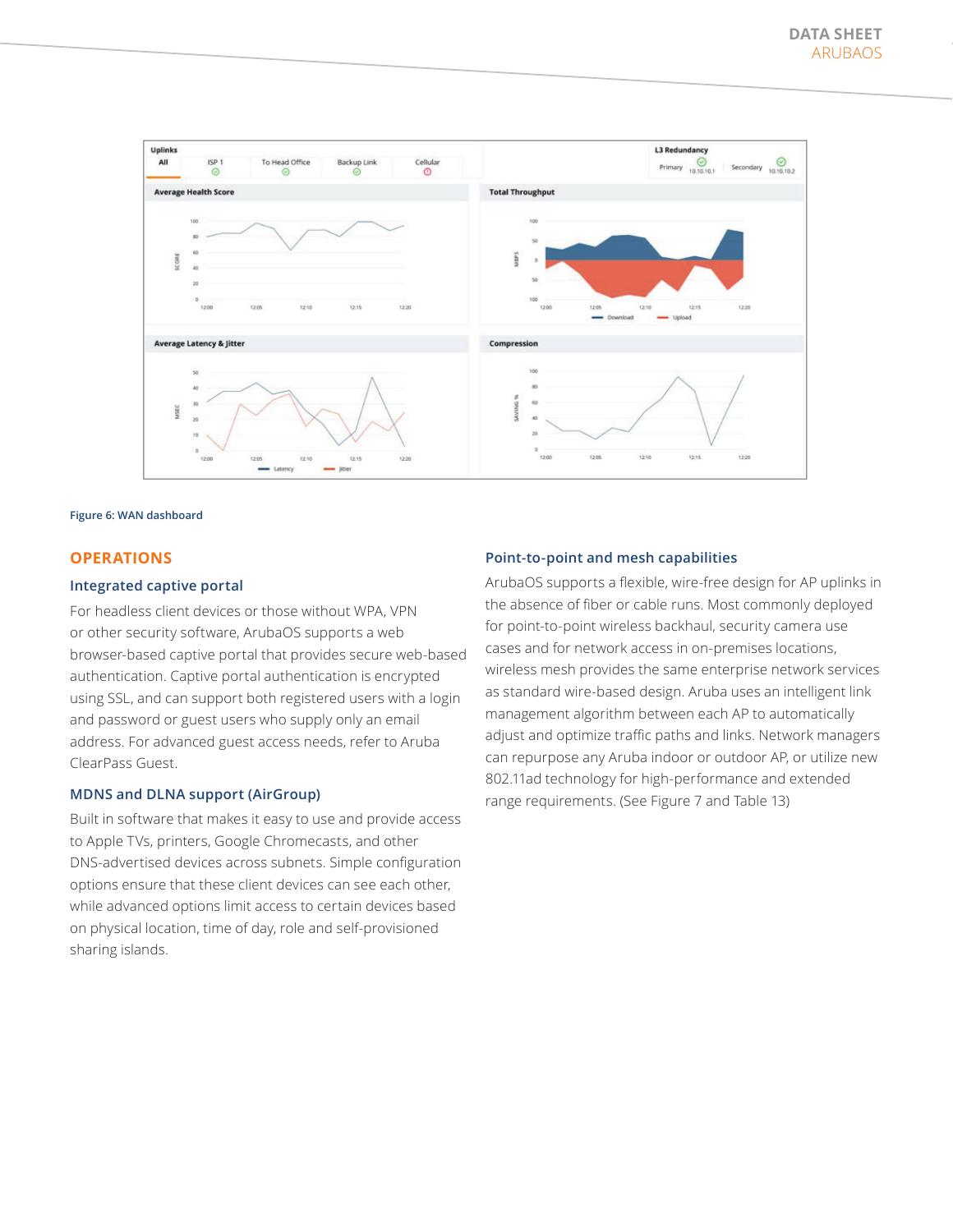

# **Figure 7: Secure Enterprise Mesh**

| <b>Secure Enterprise Mesh</b>     |                                                                                                                                            |  |
|-----------------------------------|--------------------------------------------------------------------------------------------------------------------------------------------|--|
| Broad application support         | Wi-Fi access, concurrent wireless intrusion protection, wireless backhaul, LAN bridging, and<br>point-to-multipoint connectivity.          |  |
| Unified network access            | Integrates mesh networks with campus and branch office WLANs. Users roam seamlessly<br>between campus and branch Wi-Fi and mesh networks.  |  |
| Cooperative control               | Intelligent RF link management determines optimal performance path and allows the<br>network to self-organize.                             |  |
| Self-healing                      | Resilient self-healing mesh overcomes a broken path or AP failure.                                                                         |  |
| Mesh clustering                   | Supports scalability by allowing a large mesh to be segmented into highly-available clusters.                                              |  |
| Centralized encryption            | Data encrypted end-to-end, from client to core, protecting the network even if a mesh AP<br>is stolen.                                     |  |
| Centralized management            | All mesh nodes are configured and controlled centrally by Mobility Controllers. No local<br>management is required.                        |  |
| Extensive graphical support tools | Full network visualization includes coverage heat maps, automatic link budget calculation,<br>floor plans, and maps with network topology. |  |
| Standards-based design            | Secure enterprise mesh based on design principles from IEEE 802.11s.                                                                       |  |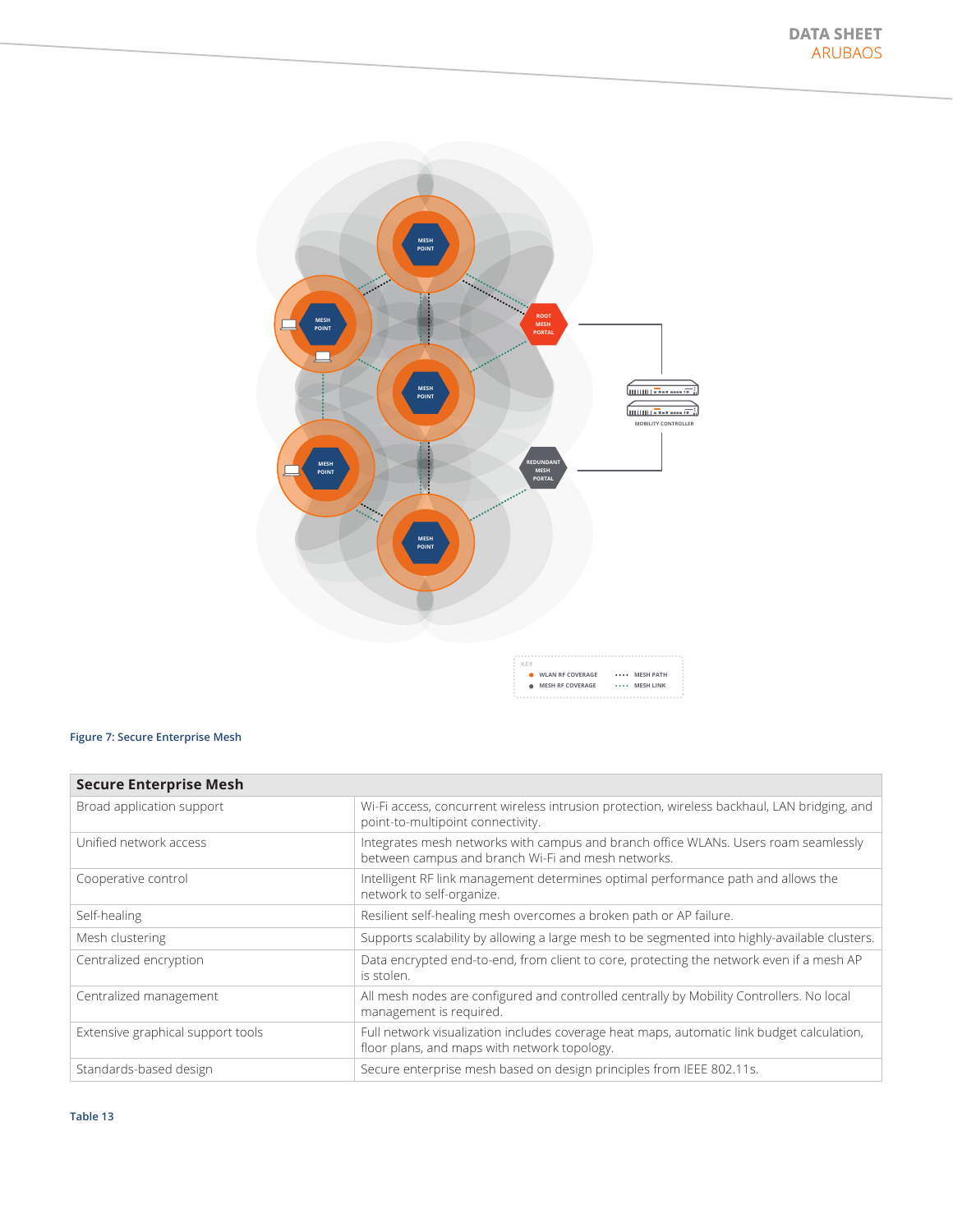# **IPv6 support**

ArubaOS supports IPv6 environments as well as dual-stack interoperability of IPv6 within an IPv4 network. This is ideal for organizations that have nearly depleted available IPv4 addresses and need to transition from IPv4 to IPv6 (which adds a much larger address space). (See Table 14)

#### **Multivendor network management**

[Aruba AirWave](https://www.arubanetworks.com/products/networking/management/airwave/) provides unified network management for Aruba controller managed APs and multivendor wireless, wired and WAN environments. AirWave can be used for planning and deployment to monitoring, analysis and troubleshooting. It also provides long-term trending and reporting, helpdesk integration tools and customizable alerts.

### **Network analytics and assurance**

ArubaOS integration with [Aruba NetInsight](https://www.arubanetworks.com/products/networking/analytics-and-assurance/netinsight/) offers automated network optimization and performance enhancements. AI-powered machine learning algorithms gather data from ArubaOS, benchmarks the network against similar peer networks and recommends configuration changes as needed for RF, authentication and DHCP request performance.

# **Advanced policy management**

ArubaOS integrates with [Aruba ClearPass](https://www.arubanetworks.com/products/security/network-access-control/) for policy management, AAA functions, advanced guest access and onboarding of devices across multivendor wired, wireless, and distributed remote networks. ClearPass addresses the security requirements for enterprises with increasing IoT, BYOD, and segmentation challenges. (See Table 1)

### **IoT and location-ready wireless support\***

ArubaOS includes integration with Aruba Meridian, ALE, and third-party Wi-Fi, BLE, Zigbee and USB-based vendor solutions. Each Aruba AP serves as an IoT and location-ready gateway with no additional ArubaOS software required.

| <b>IPV6 Support</b>                                        |                                                        |  |
|------------------------------------------------------------|--------------------------------------------------------|--|
| <b>IPV6 IPsec</b>                                          | Yes                                                    |  |
| Management over IPv6                                       | GRE, SSH, Telnet, SCP, Web UI, FTP, TFTP, Syslog, SNMP |  |
| <b>IPv6 DHCP server</b>                                    | Yes                                                    |  |
| Captive portal over IPv6                                   | Yes                                                    |  |
| Support IPv6 VLAN interface address on Mobility Controller | Yes                                                    |  |
| Support AP-Mobility Controller communication over IPv6     | Yes                                                    |  |
| USGv6 certified firewall                                   | Yes                                                    |  |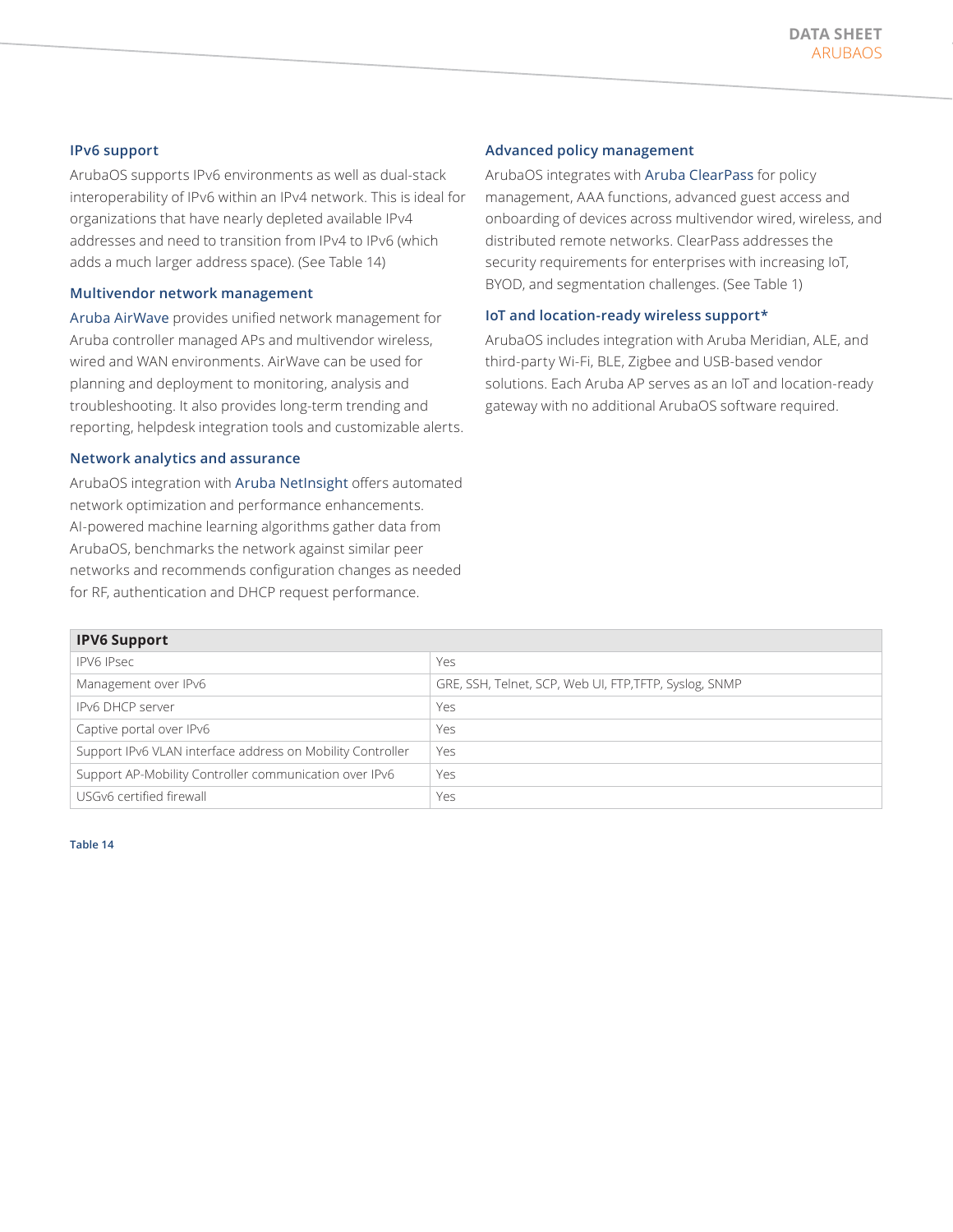# **ENHANCED MOBILITY MASTER CAPABILITIES**

## **AI-powered RF management (AirMatch)**

An RF management innovation, AirMatch automates network-wide RF channels, channel width and radio power assignment. By utilizing machine learning algorithms, AirMatch proactively learns and acclimates the network based on changing environmental conditions and system capacity. (See Table 15)

### **Hierarchical configuration and improved visibility**

ArubaOS running on the Mobility Master, uses a centralized, multi-tiered architecture that consolidates all deployment models (e.g. all-master, single-master/multiple-local, and multiple-master/local) through a dedicated management console. Network configurations can be implemented and distributed from the Mobility Master through zero-touch provisioning (ZTP) to all Mobility Controllers. The Mobility Master also allows for licensing pools that can allocate licenses to individual controllers based on site requirements.

# **Hitless Failover and automated load balancing**

Using Controller Clusters, user sessions and AP traffic are load balanced to optimize network utilization during peak periods and maximize availability during unplanned outages (Figure 1). This means that users will not notice any impact to voice calls, video streaming or data transfers in an unlikely event that a controller loses connectivity.

# **Live Upgrade and multiple version support**

With Mobility Master, ArubaOS can be upgraded while supporting active user sessions – eliminating the need for planned maintenance windows or downtime. Each Controller Cluster or individual service modules (AppRF, AirGroup, ARM, etc.) can be selectively upgraded without impacting the rest of the network.

# **Multi-tenancy Wi-Fi support (MultiZone)**

Different controllers can be used with the same AP infrastructure to terminate different SSIDs on different Aruba controllers while maintaining complete segmentation and security for all networks, policies, management and visibility. This is ideal for multi-tenancy requirements where multiple organizations are housed in a single office space, or for a single organization that requires separate secure networks. For more information, refer to the MultiZone technical brief.

# **Northbound APIs (NBAPI)**

The Mobility Master includes a full set of NBAPIs that enable deep visibility into the network. NBAPIs provide RF health metrics, app utilization, device type and user data in an easy-to-integrate format. 3rd party applications can receive this information for improved visibility and monitoring.

| <b>AirMatch Benefits</b>            |                                                                                                                                           |
|-------------------------------------|-------------------------------------------------------------------------------------------------------------------------------------------|
| Even Channel assignment             | Provides even distribution of radios across available channels, interference mitigation and<br>maximized system capacity.                 |
| Dynamic Channel width adjustment    | Dynamically adjusts between 20MHz, 40MHz and 80MHz to match the density of<br>your environment.                                           |
| Automatic transmit power adjustment | Examines the entire WLAN coverage and automatically adjusts the transmit power of APs<br>to ensure the best coverage and user experience. |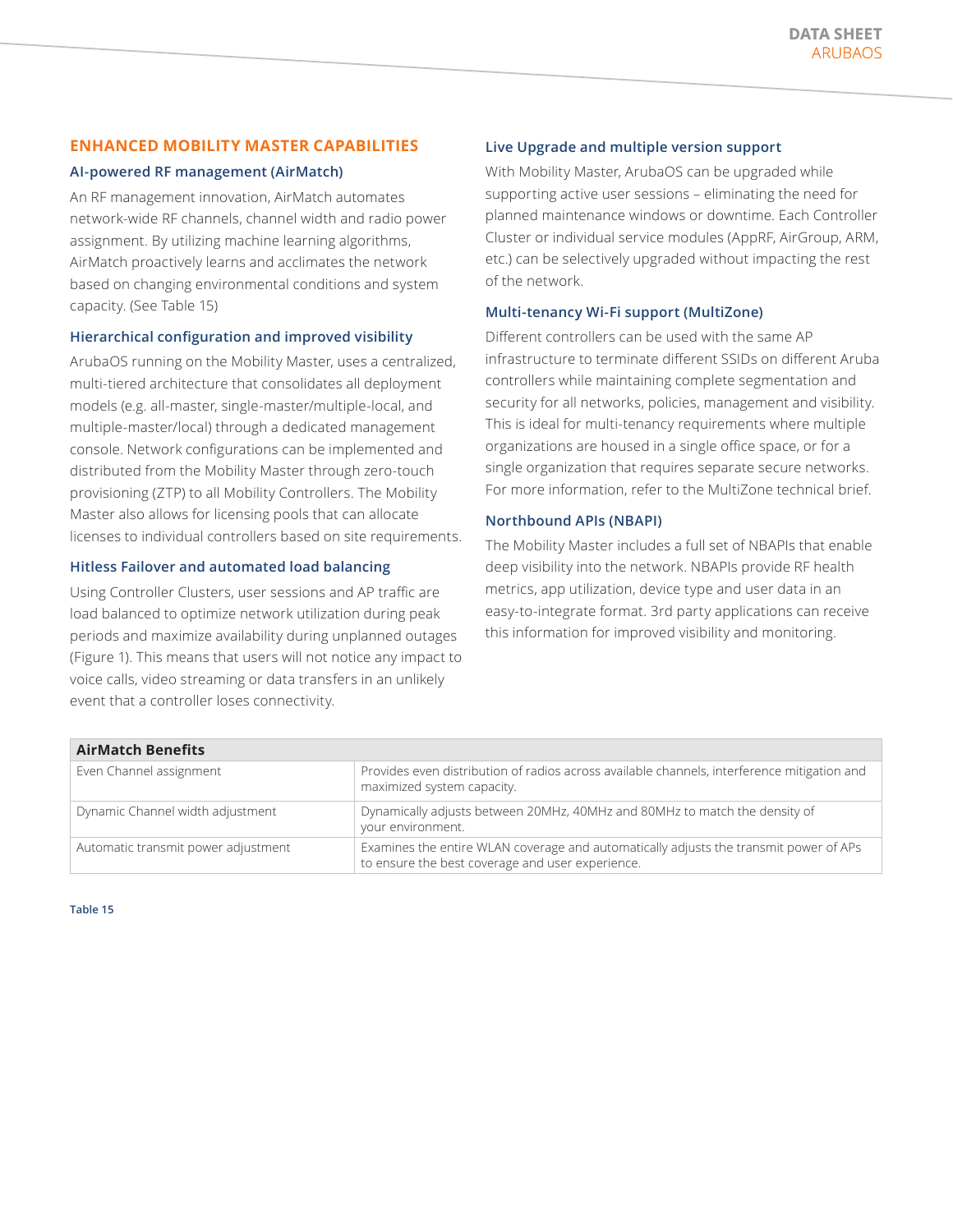# **CERTIFICATIONS**

- Wi-Fi Alliance certified (802.11a/b/g/n/d/h/ac/ad, WPA™
- Personal, WPA™ Enterprise, WPA2™ Personal, WPA2™
- Enterprise, WPA3™ Enterprise, WPA3™ Personal, Enhanced Open™, WMM™, WMM Power Save)
- FIPS 140-2 validated (when operated in FIPS mode)
- Common Criteria EAL-2
- RSA certified
- Polycom/Spectralink VIEW certified
- USGv6 firewall

# **STANDARDS SUPPORTED**

# **General switching and routing**

- [RFC 1812](https://tools.ietf.org/html/rfc1812) Requirements for IP Version 4 Routers
- [RFC 1519](https://tools.ietf.org/html/rfc1519) CIDR
- [RFC 1256](https://tools.ietf.org/html/rfc1256) IPv4 ICMP Router Discovery (IRDP)
- [RFC 1122](https://tools.ietf.org/html/rfc1122) Host Requirements
- [RFC 768](https://tools.ietf.org/html/rfc768) UDP
- [RFC 791](https://tools.ietf.org/html/rfc791) IP
- [RFC 792](https://tools.ietf.org/html/rfc792) ICMP
- [RFC 793](https://tools.ietf.org/html/rfc793) TCP
- [RFC 826](https://tools.ietf.org/html/rfc826) ARP
- [RFC 894](https://tools.ietf.org/html/rfc894) IP over Ethernet
- [RFC 1027](https://tools.ietf.org/html/rfc1027) Proxy ARP
- [RFC 2236](https://tools.ietf.org/html/rfc2236) IGMPv2
- [RFC 2328](https://tools.ietf.org/html/rfc2328) OSPFv2
- [RFC 2338](https://tools.ietf.org/html/rfc2338) VRRP
- [RFC 2460](https://tools.ietf.org/html/rfc2460) Internet Protocol version 6 (IPv6)
- [RFC 2516](https://tools.ietf.org/html/rfc2516) Point-to-Point Protocol over Ethernet (PPPoE)
- [RFC 3220](https://tools.ietf.org/html/rfc3220) IP Mobility Support for IPv4 (partial support)
- [RFC 4541](https://tools.ietf.org/html/rfc4541) IGMP and MLD Snooping
- IEEE 802.1D-2004 MAC Bridges
- IEEE 802.1Q 1998 Virtual Bridged Local Area Networks
- IEEE 802.1w Rapid Spanning Tree Protocol

### **QoS and policies**

- IEEE 802.1D 2004 (802.1p) Packet Priority
- IEEE 802.11e QoS Enhancements
- [RFC 2474](https://tools.ietf.org/html/rfc2474) Differentiated Services

### **Wireless**

- IEEE 802.11a/b/g/n/ac 5 GHz, 2.4 GHz
- IEEE 802.11d Additional Regulatory Domains
- IEEE 802.11e QoS
- IEEE 802.11h Spectrum and TX Power Extensions for 5 GHz in Europe
- IEEE 802.11i MAC Security Enhancements
- IEEE 802.11k Radio Resource Management
- IEEE 802.11ac Enhancements for Very High Throughput
- IEEE 802.11n Enhancements for Higher Throughput
- IEEE 802.11v Wireless Network Management (partial support)

### **Management and traffic analysis**

- [RFC 2030](https://tools.ietf.org/html/rfc2030) SNTP, Simple Network Time Protocol v4
- [RFC 854](https://tools.ietf.org/html/rfc854) Telnet client and server
- [RFC 783](https://tools.ietf.org/html/rfc783) TFTP Protocol (Revision 2)
- [RFC 951](https://tools.ietf.org/html/rfc951) Bootstrap Protocol (BOOTP)
- [RFC-1542](https://tools.ietf.org/html/rfc1542) Clarifications and Extensions for the Bootstrap Protocol
- [RFC 2131](https://tools.ietf.org/html/rfc2131) Dynamic Host Configuration Protocol
- [RFC 1591](https://tools.ietf.org/html/rfc1591) DNS (client operation)
- [RFC 1155](https://tools.ietf.org/html/rfc1155) Structure of Management Information (SMIv1)
- [RFC 1157](https://tools.ietf.org/html/rfc1157) SNMPv1
- [RFC 1212](https://tools.ietf.org/html/rfc1212) Concise MIB definitions
- [RFC 1213](https://tools.ietf.org/html/rfc1213) MIB Base for Network Management of TCP/IP-based internets – MIB-II
- [RFC 1215](https://tools.ietf.org/html/rfc1215) Convention for defining traps for use with the SNMP
- [RFC 1286](https://tools.ietf.org/html/rfc1286) Bridge MIB
- [RFC 3414](https://tools.ietf.org/html/rfc3414) User-based Security Model (USM) for v.3 of the Simple Network Management
- [RFC 1573](https://tools.ietf.org/html/rfc1573) Evolution of Interface
- [RFC 2011](https://tools.ietf.org/html/rfc2011) SNMPv2 Management Information Base for the Internet Protocol using SMIv2
- [RFC 2012](https://tools.ietf.org/html/rfc2012) SNMPv2 Management Information
- [RFC 2013](https://tools.ietf.org/html/rfc2013) SNMPv2 Management Information
- [RFC 2578](https://tools.ietf.org/html/rfc2578) Structure of Management Information Version 2 (SMIv2)
- [RFC 2579](https://tools.ietf.org/html/rfc2579) Textual Conventions for SMIv2
- [RFC 2863](https://tools.ietf.org/html/rfc2863) The Interfaces Group MIB
- [RFC 3418](https://tools.ietf.org/html/rfc3418) Management Information Base (MIB) for SNMP
- [RFC 959](https://tools.ietf.org/html/rfc959) File Transfer Protocol (FTP)
- [RFC 2660](https://tools.ietf.org/html/rfc2660) Secure HyperText Transfer Protocol (HTTPS)
- [RFC 1901](https://tools.ietf.org/html/rfc1901) 1908 SNMP v2c SMIv2 and Revised MIB-II
- [RFC 2570](https://tools.ietf.org/html/rfc2570), 2575 SNMPv3 user based security, encryption and authentication
- [RFC 2576](https://tools.ietf.org/html/rfc2576) Coexistence between SNMP Version 1, Version 2 and Version 3
- [RFC 2233](https://tools.ietf.org/html/rfc2233) Interface MIB
- [RFC 2251](https://tools.ietf.org/html/rfc2251) Lightweight Directory Access Protocol (v3)
- [RFC 1492](https://tools.ietf.org/html/rfc1492) An Access Control Protocol, TACACS+
- [RFC 2865](https://tools.ietf.org/html/rfc2865) Remote Access Dial In User Service (RADIUS)
- [RFC 2866](https://tools.ietf.org/html/rfc2866) RADIUS Accounting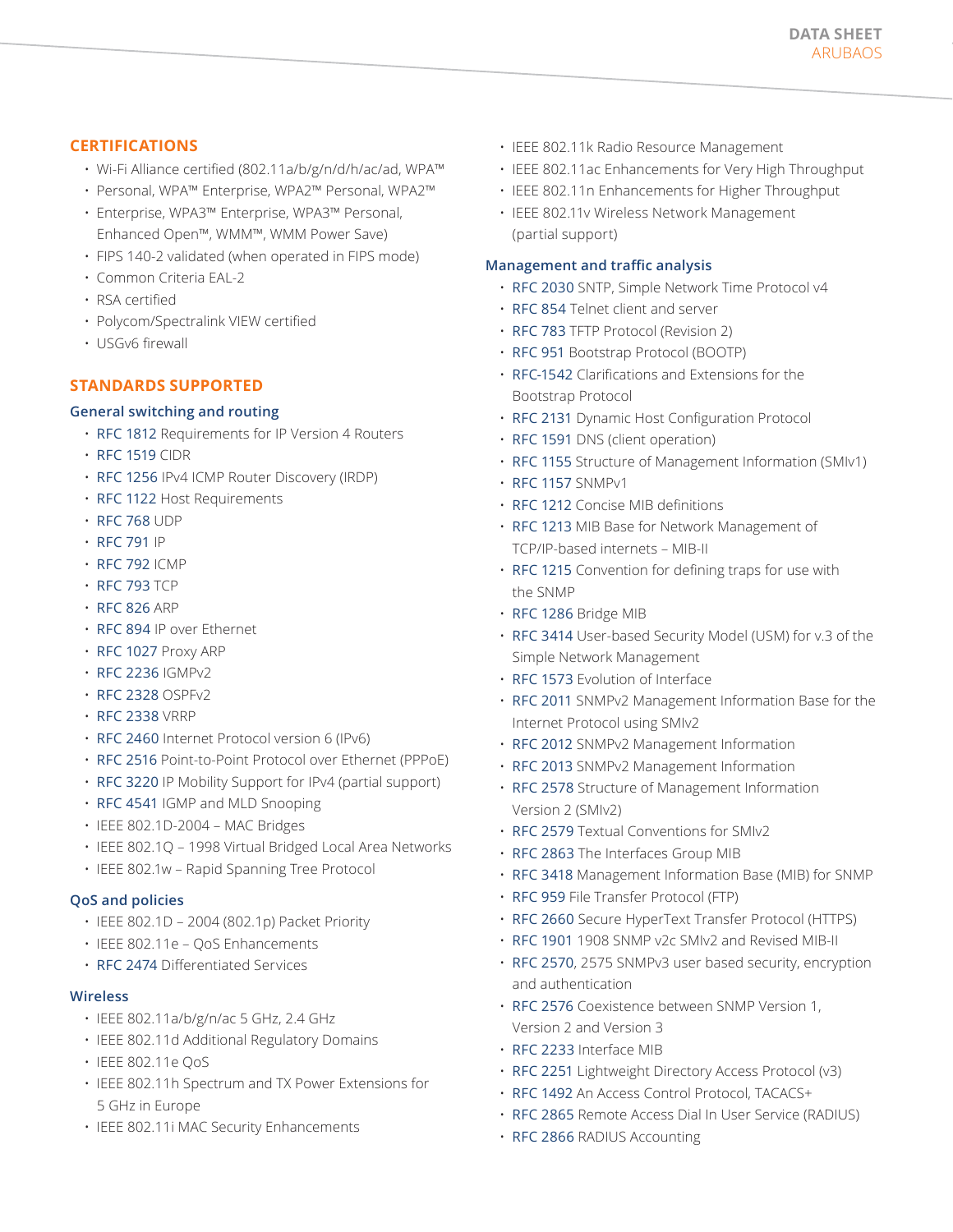- [RFC 2869](https://tools.ietf.org/html/rfc2869) RADIUS Extensions
- [RFC 3576](https://tools.ietf.org/html/rfc3576) Dynamic Authorization Extensions to remote RADIUS
- [RFC 3579](https://tools.ietf.org/html/rfc3579) RADUIS Support For Extensible Authentication Protocol (EAP)
- [RFC 3580](https://tools.ietf.org/html/rfc3580) IEEE 802.1X Remote Authentication Dial In User Service (RADIUS)
- [RFC 2548](https://tools.ietf.org/html/rfc2548) Microsoft RADUIS Attributes
- [RFC 1350](https://tools.ietf.org/html/rfc1350) The TFTP Protocol (Revision 2)
- [RFC 3164](https://tools.ietf.org/html/rfc3164) BSD System Logging Protocol (syslog)
- [RFC 2819](https://tools.ietf.org/html/rfc2819) Remote Network Monitoring (RMON) MIB

# **Security and encryption**

- [IEEE 802.1X](http://standards.ieee.org/about/get/802/802.1.html) Port-Based Network Access Control
- [RFC 1661](https://tools.ietf.org/html/rfc1661) The Point-to-Point Protocol (PPP)
- [RFC 2104](https://www.ietf.org/rfc/rfc2104.txt) Keyed-Hashing for Message Authentication (HMAC)
- [RFC 2246](https://tools.ietf.org/html/rfc2246) The TLS Protocol (SSL)
- [RFC 2401](https://tools.ietf.org/html/rfc2401) Security Architecture for the Internet Protocol
- [RFC 2403](https://tools.ietf.org/html/rfc2403) The Use of HMAC-MD5-96 within ESP and AH
- [RFC 2404](https://tools.ietf.org/html/rfc2404) The Use of HMAC-SHA-1-96 within ESP and AH
- [RFC 2405](https://tools.ietf.org/html/rfc2405) ESP DES-CBC cipher algorithm with explicit IV
- [RFC 2406](https://tools.ietf.org/html/rfc2406) IP Encapsulating Security Payload (ESP)
- [RFC 2407](http://tools.ietf.org/html/rfc2407) IP Security Domain of Interpretation for ISAKMP
- [RFC 2408](https://tools.ietf.org/html/rfc2408) Internet Security Association and Key Management Protocol (ISAKMP)
- [RFC 2409](https://tools.ietf.org/html/rfc2409) Internet Key Exchange (IKE) v1
- [RFC 2451](https://tools.ietf.org/html/rfc2451) The ESP CBC-Mode Cipher Algorithms
- [RFC 2661](https://tools.ietf.org/html/rfc2661) Layer Two Tunneling Protocol "L2TP"
- [RFC 2716](https://tools.ietf.org/html/rfc2716) PPP EAP TLS Authentication Protocol
- [RFC 3079](https://tools.ietf.org/html/rfc3079) Deriving Keys for use with Microsoft Point-to-Point Encryption (MPPE)
- [RFC 3162](http://tools.ietf.org/html/rfc3162) Radius over IPv6
- [RFC 3193](https://tools.ietf.org/html/rfc3193) Securing L2TP using IPsec
- [RFC 3602](https://tools.ietf.org/html/rfc3602) The AES-CBC Cipher Algorithm and Its Use with IPsec
- [RFC 3706](https://tools.ietf.org/html/rfc3706) Dead Peer Detection (DPD)
- [RFC 3736](https://tools.ietf.org/html/rfc3736) DHCP Services for IPv6
- [RFC 3748](https://tools.ietf.org/html/rfc3748), 5247 Extensible Authentication Protocol (EAP)
- [RFC 3947](http://www.ietf.org/rfc/rfc3947.txt) Negotiation of NAT-Traversal in the IKE
- [RFC 3948](https://tools.ietf.org/html/rfc3948) UDP encapsulation of IPsec packets
- [RFC 4017](https://tools.ietf.org/html/rfc4017) EAP Method Requirements for Wireless LANs
- [RFC 4106](http://tools.ietf.org/html/rfc4106) GCM for IPSEC
- [RFC 4137](https://tools.ietf.org/html/rfc4137) State Machines for EAP Peer and Authenticator
- [RFC 4306](http://tools.ietf.org/html/rfc4306) Internet Key Exchange (IKE) v2
- [RFC 4793](https://tools.ietf.org/html/rfc4793) EAP-POTP
- [RFC 5246](http://tools.ietf.org/html/rfc5246) TLS1.2
- [RFC 5247](http://tools.ietf.org/html/rfc5247) EAP Key Management Framework
- [RFC 5281](https://tools.ietf.org/html/rfc5281) EAP-TTLS v0
- [RFC 5430](http://tools.ietf.org/html/rfc5430) Suite-B profile for TLS
- [RFC 6106](https://tools.ietf.org/html/rfc6106) IPv6 Router Advertisement Options for DNS Configuration
- [IETF Draft](https://tools.ietf.org/html/draft-ietf-radext-radsec-12) RadSec TLS encryption for RADIUS

# **SERVICE AND WARRANTY INFORMATION**

- Hardware: 1 year parts/ labor, can be extended with support contract
- Software: 90 days, can be extended with support contract

For additional information on Aruba WLAN products, please refer to:

- [7000 Series Ordering Guide](https://www.arubanetworks.com/assets/og/OG_7000Series.pdf)
- [7200 Series Ordering Guide](https://www.arubanetworks.com/assets/og/OG_7200Series.pdf)
- [ArubaOS release notes](file://localhost/%E2%80%A2%2509https/:support.arubanetworks.com:Documentation:tabid:77:DMXModule:512:EntryId:8862:Default.aspx)
- [Aruba AppRF/PEF Datasheet](https://www.arubanetworks.com/assets/ds/DS_PEF.pdf)
- [Aruba ClientMatch Tech Brief](https://www.arubanetworks.com/pdf/solutions/TB_ClientMatch.pdf)
- [Aruba AirMatch Tech Brief](https://www.arubanetworks.com/assets/tg/TB_AirMatch.pdf)
- [Aruba WebCC Datasheet](file://localhost/%E2%80%A2%2509https/:www.arubanetworks.com:assets:ds:DS_WebCC.pdf)
- [Aruba UCC Tech Brief](https://www.arubanetworks.com/pdf/solutions/EB_MobileUC.pdf)
- [Aruba MultiZone Tech Brief](https://www.arubanetworks.com/assets/ds/DS_ArubaMultiZone.pdf)
- [Aruba RF Protect Datasheet](https://www.arubanetworks.com/assets/ds/DS_AOS_RFPROTECT.pdf)
- [Aruba VIA datasheet](https://www.arubanetworks.com/assets/ds/DS_VIA.pdf)
- [Aruba Branch/Remote Solutions Tech Brief](https://www.arubanetworks.com/assets/ds/DS_VIA.pdf)
- [Aruba ACR Datasheet](file://localhost/%E2%80%A2%2509https/:www.arubanetworks.com:assets:ds:DS_OS_ACR.pdf)
- [Mobility Master and Controllers](file://localhost/%E2%80%A2%2509https/:www.arubanetworks.com:products:networking:controllers)
- [Aruba Access Points](https://www.arubanetworks.com/products/networking/access-points/)
- [Aruba AirWave](https://www.arubanetworks.com/products/networking/management/airwave/)